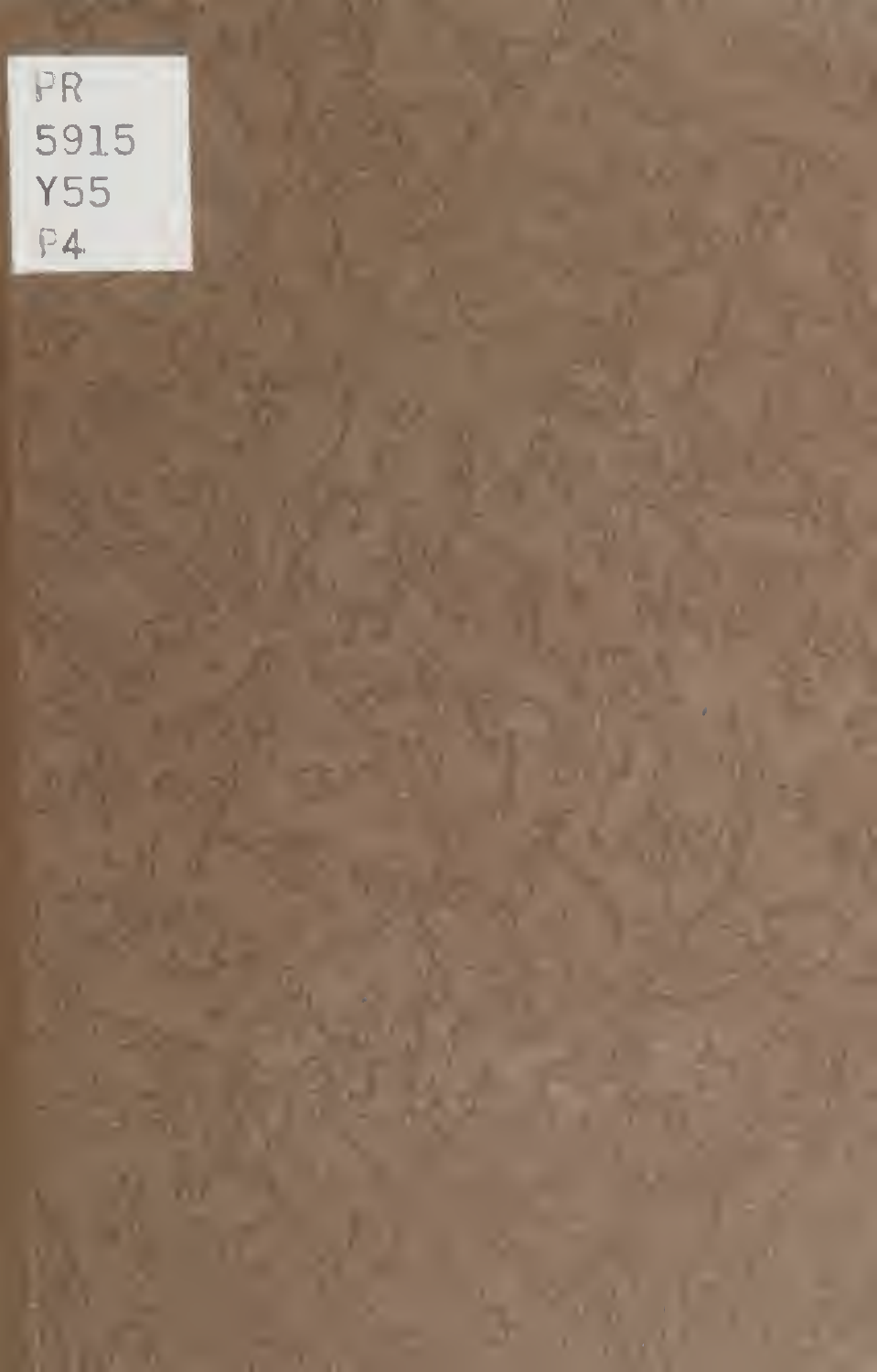# CORNELL UNIVERSITY LIBRARY



GIFT OF

Cornell University Dept. of Theatre Arts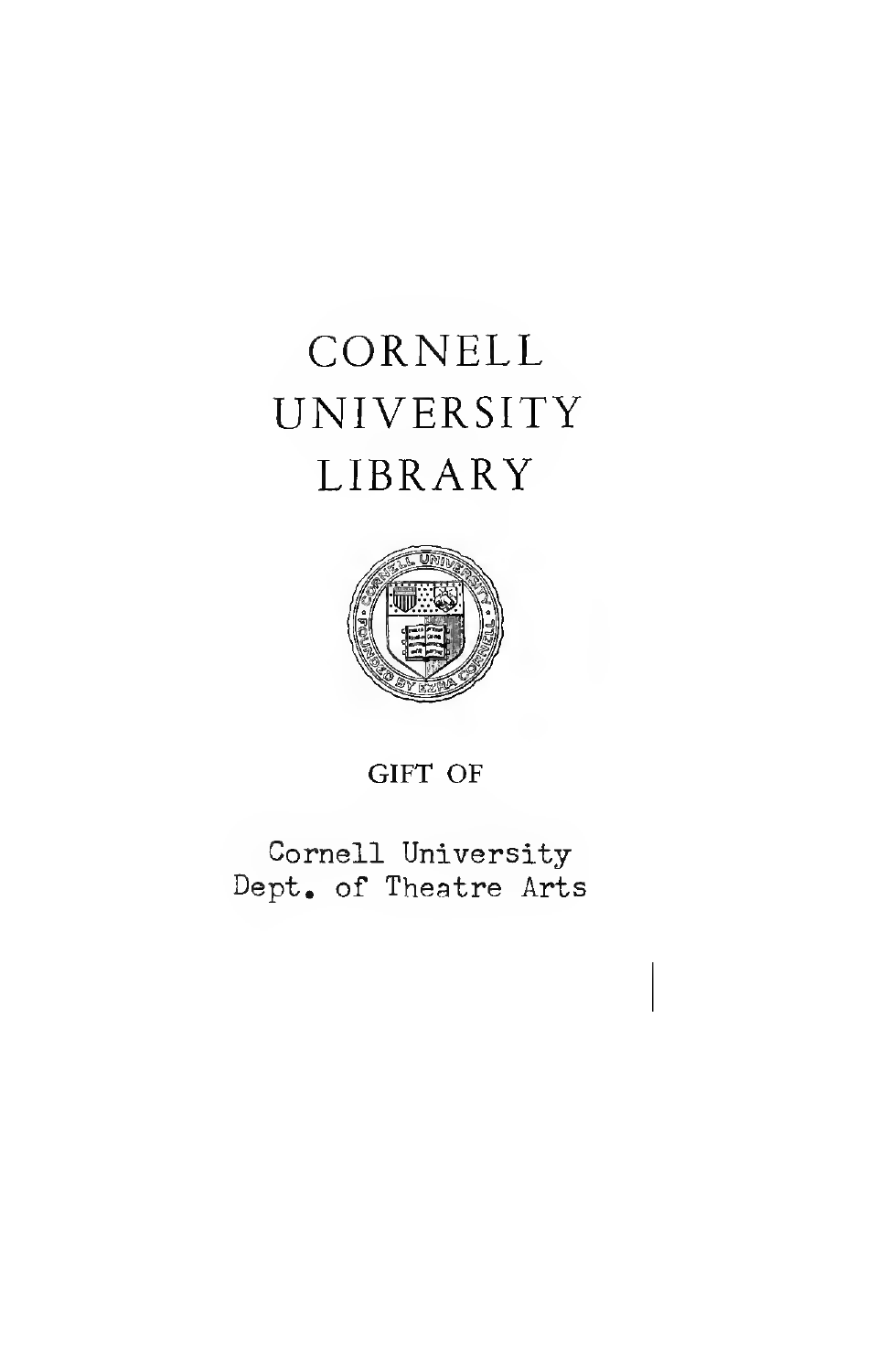

**Cornell University** Library

The original of this book is in the Cornell University Library.

There are no known copyright restrictions in the United States on the use of the text.

http://www.archive.org/details/cu31924013577543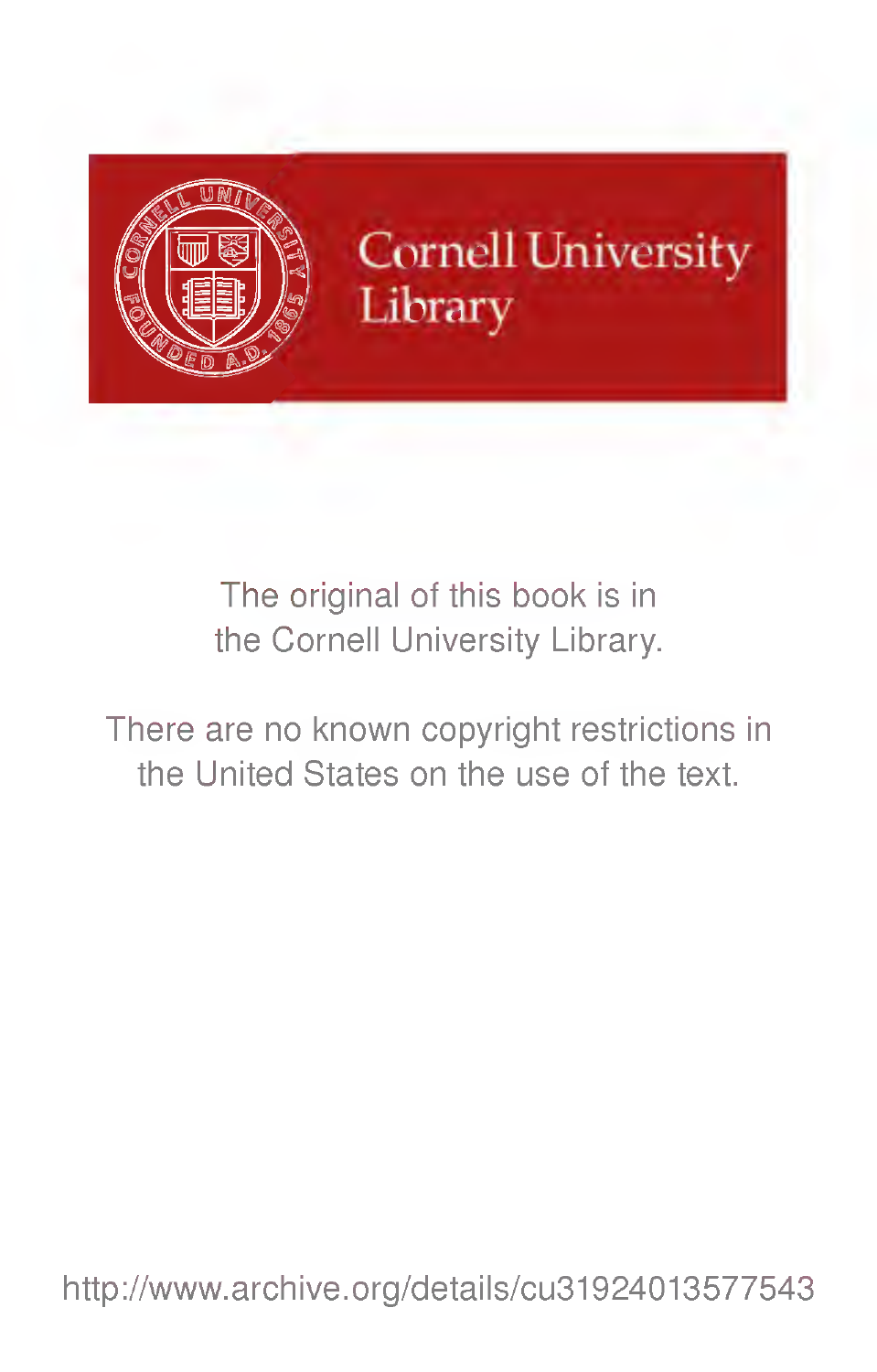# PRACTICAL INSTRUCTIONS

FOR

## PRIVATE THEATRICALS

#### By W. D. EMERSON.

Author of "A\Country Eomance," "The Unknown Eival." "Humble Pie," etc.

#### Price, 25 cents.

Here is a **practical** hand-book, describing in detail all the accessories, properties, scenes and apparatus necessary for an amateur production. In addition to the descriptions in words, every thing is clearly shown in the numerous pictures, more than one hundred being inserted in the book. No such useful book haa ever been offered to the amateur players of any country.

#### CONTENTS.

Chapter I. Introductory Remarks.

Chapter II. Stage, How to Make, etc. in drawing-rooms or parlors, with sliding or hinged doors. In a single large room. The Curtain; how to attach it, and raise it, etc.

Chapter III. Arrangement of Scenery. How to hang it; Drapery, tormentors, wings, borders, drops.

Chapter IV. Box Scenes. Center door pieces, plain wings, door wings, return pieces, etc.

Chapter V. How to Light the Stage. Oil, gas and electric lights. Footlights, Sidelights, Eeflectors. How to darken the stage, etc.

Chapter VI. Stage Effects. Wind, Rain, Thunder, Breaking Glass, Falling Buildings, Snow, Water, Waves, Cascades, Passing Trains, Lightning, Chimes, Sound of Horses' Hoofs, Shots.

Chapter VII. Scene Painting.

Chapter VIII. A Word to the Property Man.

Chapter IX. To the Stage Manager.

Chapter X. The Business Manager.

#### Address Orders to

THE DRAMATIC PUBLISHING COMPANY,

#### CHICAGO.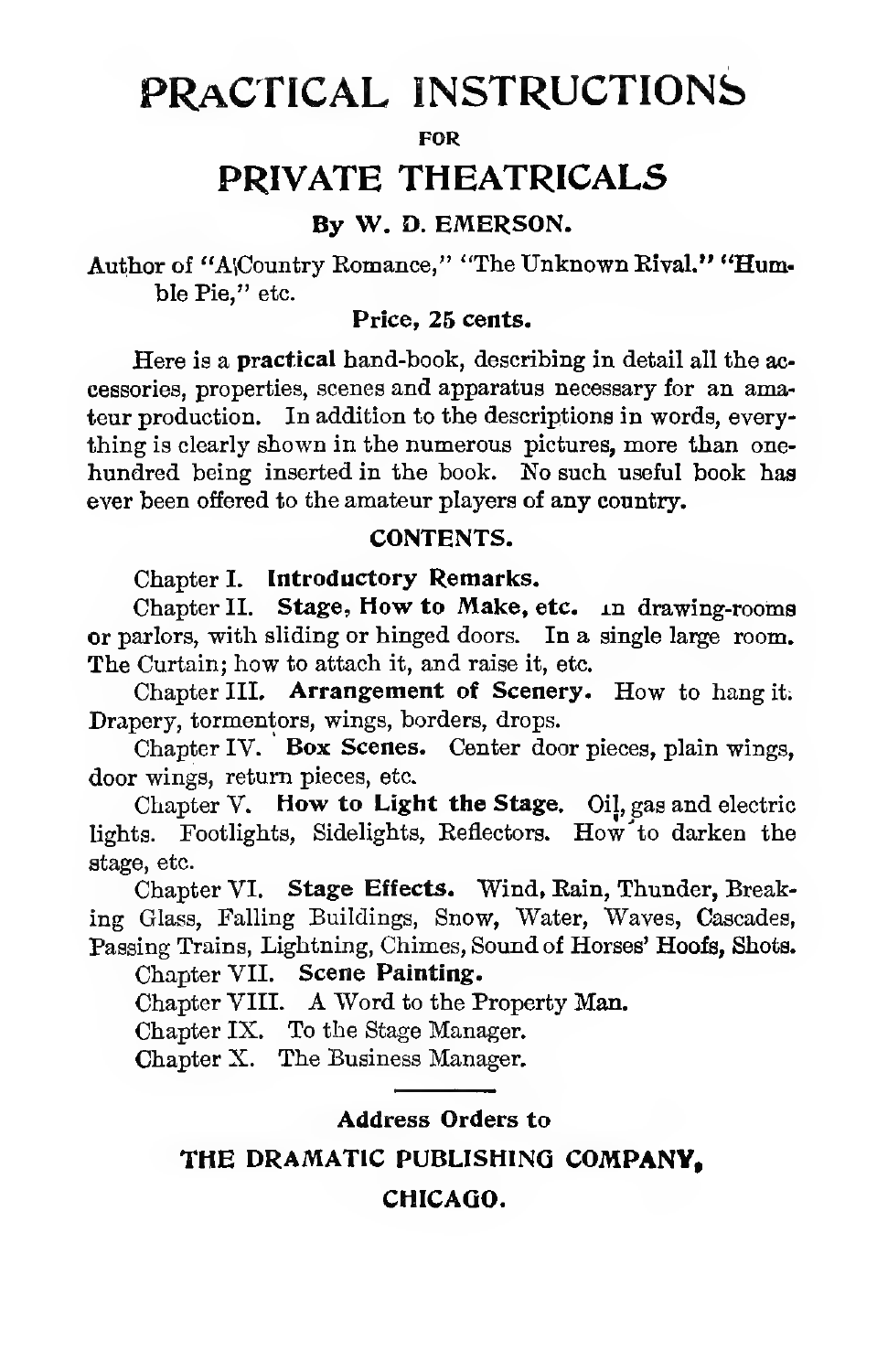# PETTICOAT PERFIDY

## A COMEDIETTA IN ONE ACT

## $\cdots$  BY .

# SIR CHARLES L. YOUNG. BART.

## AUTHOR OF

Jim the Penman; Plot for Plot; That Dreadful Doctor; Childhood's Dreams; The Late Sir Benjamin; Baron's Wager; Drifted Apart; Etc.

n men 110 util KyYmraeofen († 400 min) a<br>Start Village († 1

## CHICAGO

The Dramatic Publishing Company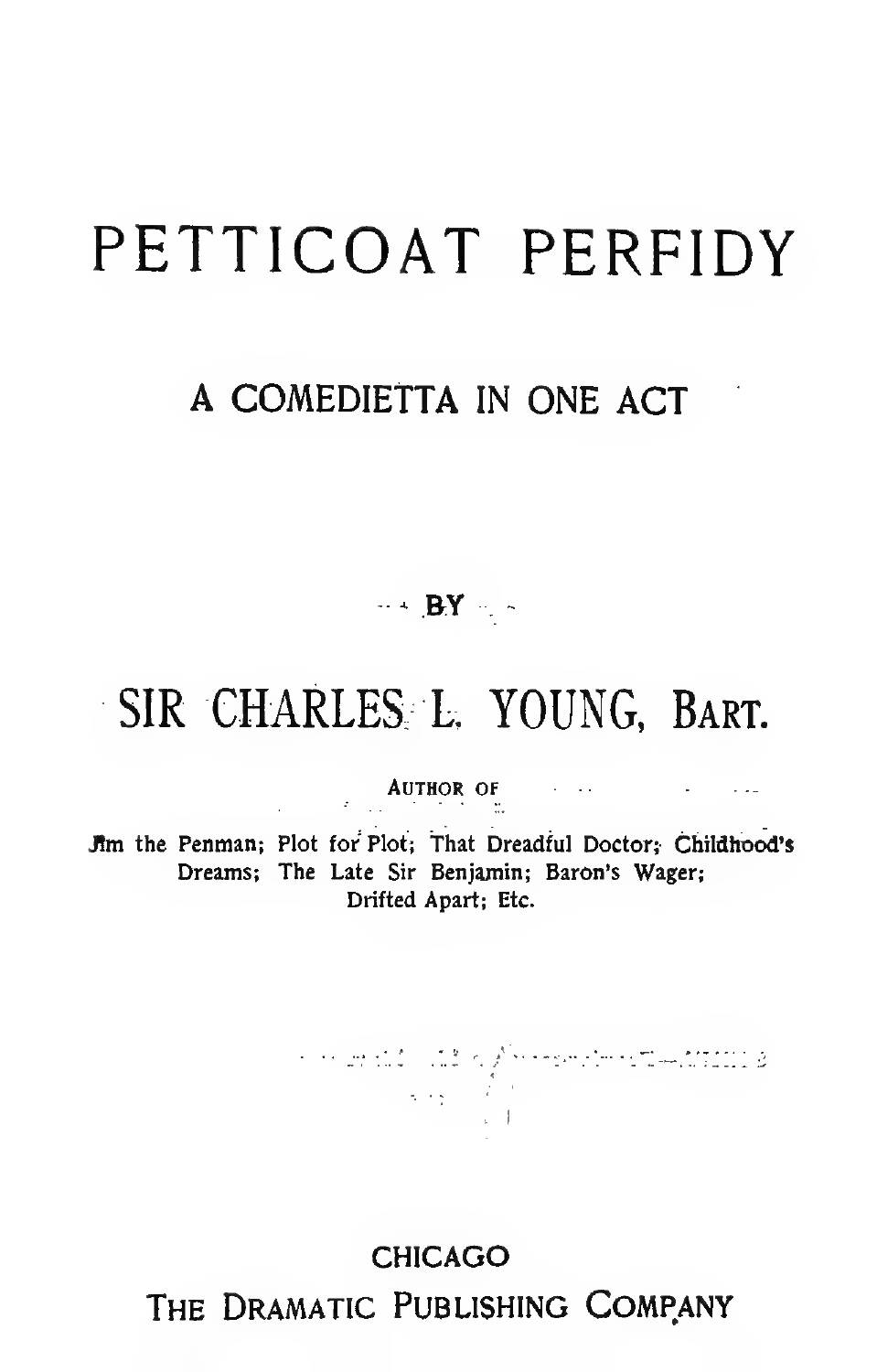## PETTICOAT PERFIDY

Produced at the Court Theatre, London, May 21, 1885

## CHARACTERS

|                                         | Court Theatre.<br>May 21, 1885. | Chicago Opera House;<br>December 5, 1888. |
|-----------------------------------------|---------------------------------|-------------------------------------------|
| MRS. MOUNTREVOR Lady Monckton.          |                                 | Miss Lucia Gale                           |
| MRS. NORWOOD JONES                      |                                 |                                           |
| [a widow] Mrs Beerbohm Tree.            |                                 | Miss May Vokes                            |
| JULIETTE [Lady's Maid] Mrs. Labouchere. |                                 | Miss Mildred Holland                      |

, .

SCENE.—Drawing-room in Mrs. Mountrevor's Flat in Albemarlestreet.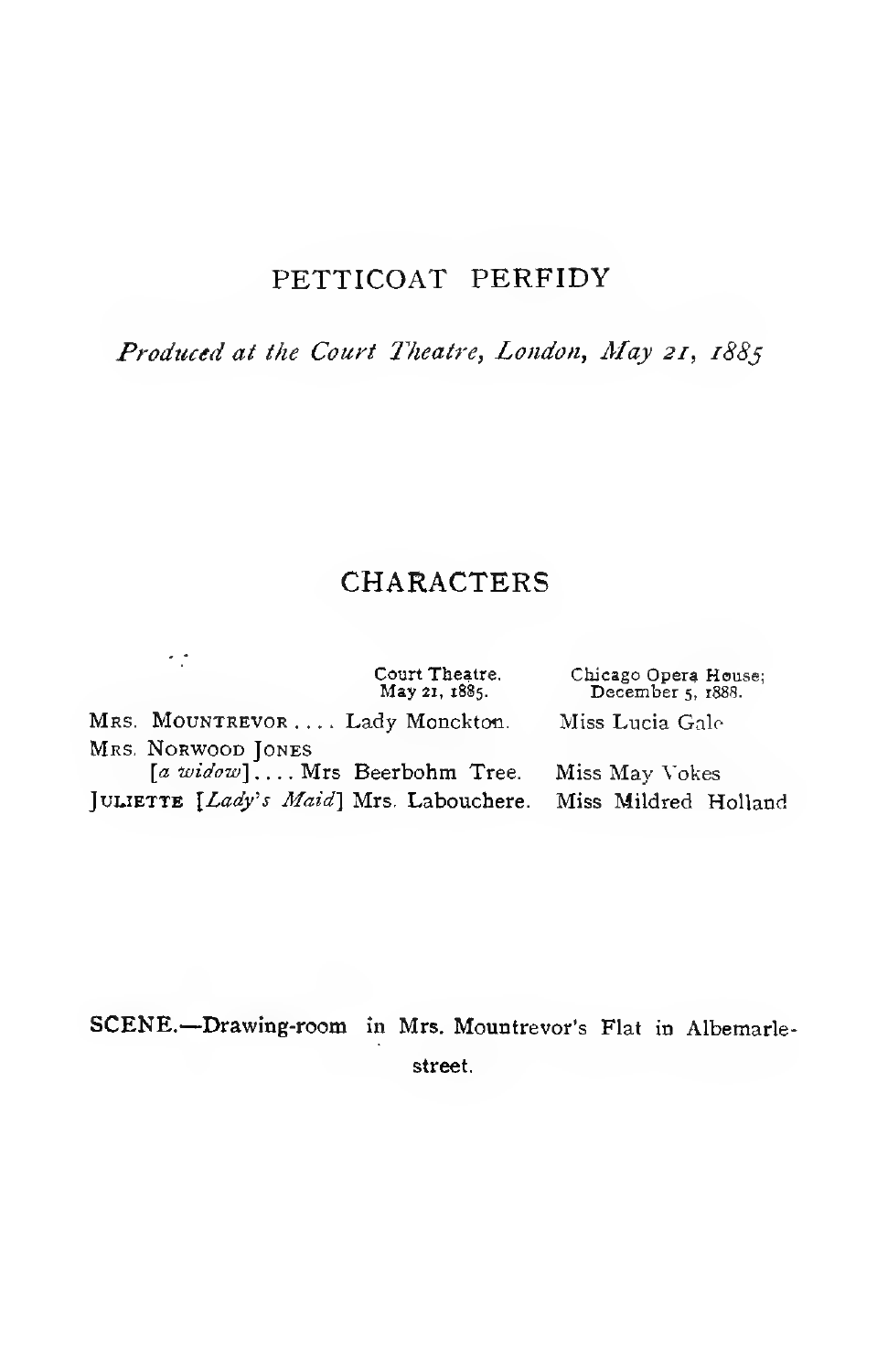# PETTICOAT PERFIDY.

#### SCENE. - Drawing-room in the flat occupied by MRS. MOUN-TREVOR in Albemarle street. Prettily furnished. As curtain rises MRS. MOUNTREVOR is discovered on sofa reading the 'Worning Post.''

Mrs. M. Nothing in the paper, positively nothing, and I have read through every line of it, advertisements and all. [electric bell heard] Ah! [rising and throwing down  $paper$ ] Somebody is coming at last. I wonder who it is. [listening] Somebody who wears thick boots. Oh, it's Lady Lovibond—her footsteps always remind me of <sup>a</sup> policeman's tramp along the pavement. Well, she'll talk for twenty. *Iseats herself at the piano*, and runs her fingers over the keys Eh? Nobody after all. Really, this is too bad! <sup>I</sup> have been back in town for three weeks left cards at all my acquaintances, bores, frumps and all, and let them know that <sup>I</sup> am at home on Wednesday af ternoons, dating from to-day—it's nearly five and not <sup>a</sup> soul has been near me! What is the meaning of it? [rises] And what will my new butler, Blossoms, think of it? <sup>I</sup> told him there would be at least thirty people call ing by four o'clock. He will think me <sup>a</sup> miserable imposter! [knock at the door] There he is—come to give warning, I suppose—come in. [sits by fire. Enter JULIETTE with tea service on a tray] Oh! it's you, Juliette.

 $[UL.$   $[at table]$  Oui, madame.  $[placing$  tray on tea-ta $bl^c$ ] I thought Madame would not wait longer for her tea.<br>Madame ordered it at four o'clock for her visitors.

Mrs. M. [hastily] Did I? I meant five. Nobody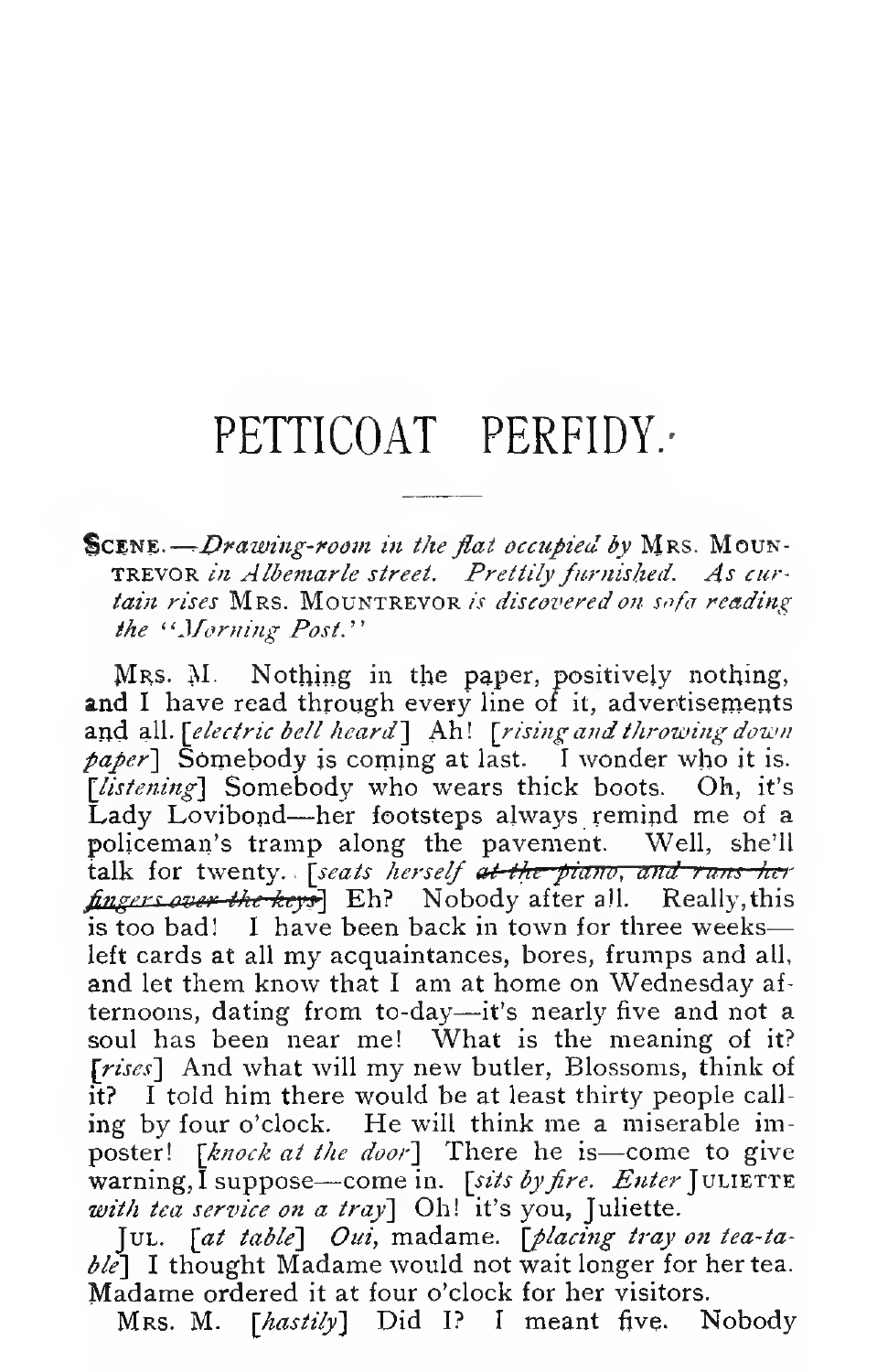comes before five.

JUL. Madame said quite a little crowd would come at three.

Mrs. M. You misunderstood. But why does not Blossoms bring in the tea?

Jul. Ah—M. Blossoms—he looks so noble waiting in the hall to announce the friends of Madame, and assured me that when there is only a *maitre d'hotel* like himself and a *femme de chambre* like myself, it is the duty of the femme de chambre to bring in the tea.

Mrs. M. Indeed !

Jul. Oui, madame—it is the English custom, he says. [taking up the paper] Has Madame finished with the journal?

Mrs. M. Yes—why ?

Jul. M. Blossoms is a little  $\textit{cmnuve}$ , what you call weary—that<sup>\*</sup>is all.

 $Mrs. M.$  [aside] Yes—and so am I. [aloud] Who rang the bell just now and was admitted?

 $\lceil \text{UL.} \rceil$  *comes to table*] A visitor for the cook, madame.

Mrs. M. Oh—my cook receives on Wednesdays, does she?

Jul. As Madame does not go out on Wednesdays, cook thought she would choose the same day as Madame, and it is more convenient for M. Blossoms.

MRS. M. [aside, angrily] Well, upon my word-I-[seeing JULIETTE pouring tea into several cups] What are you doing, Juliette?

Jul. If all the cups are clean the first visitor that comes may think that Madame has been neglected this afternoon, and <sup>I</sup> wish to preserve the self-respect of Madame.

Mrs. M. Nonsense! As if anybody would look into the cups, and draw such a conclusion.

Jul. Probably Madame would herself at the house of another. See these chairs, their order is too manifest, each say, "Nobody has satin me." If Madame will permit me.  $\lceil$  places chairs in disorder about the room}  $Voila$ , that is better. Has Madame any further orders?

Mrs. M. No, thank you, Juliette, you have done quite enough for my self-respect, <sup>I</sup> assure you.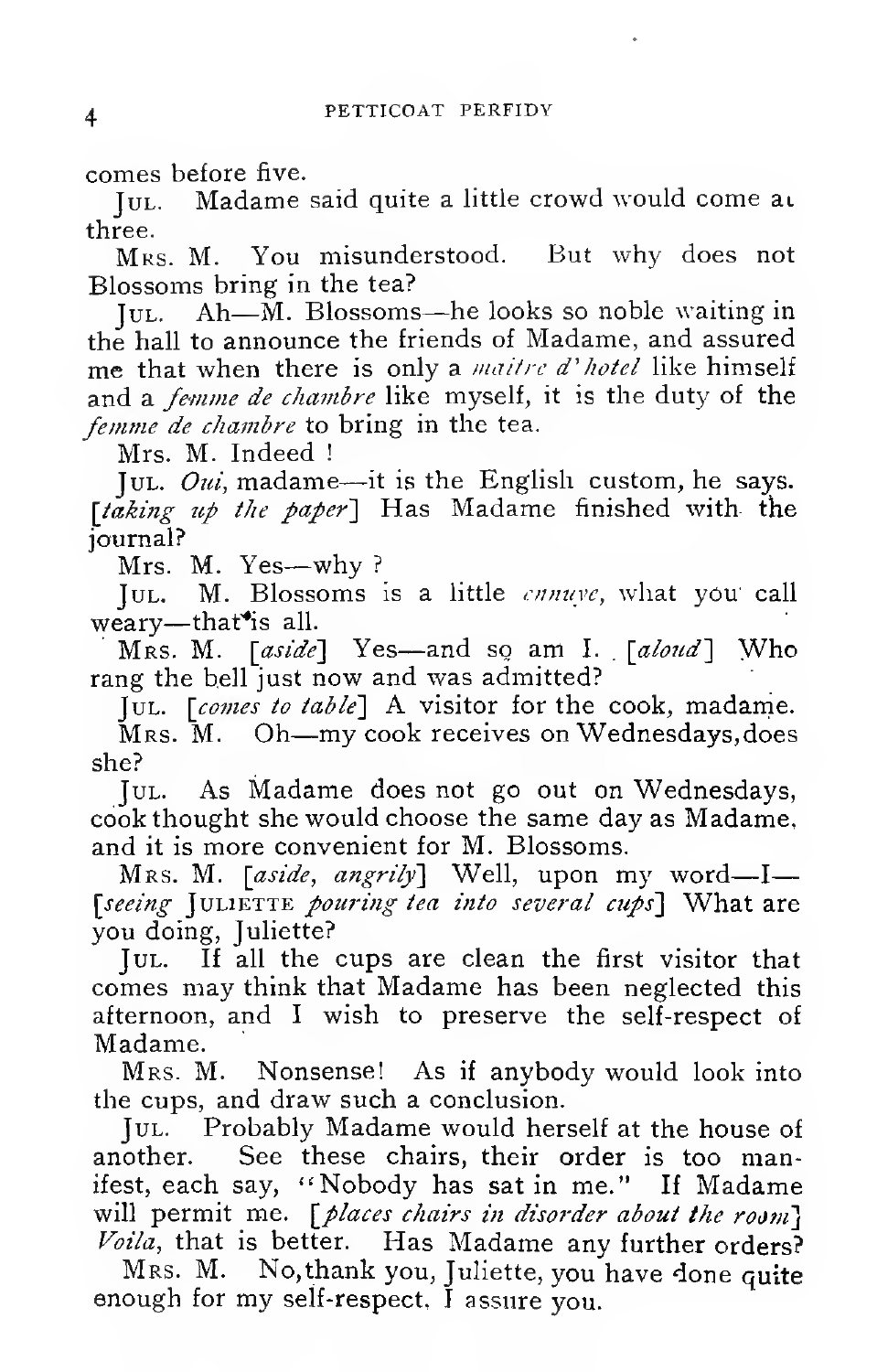JUL. [goes to couch] Madame is so good. And the newspaper for M. Blossoms ?

Mrs. M. Take it, by all means.

JUL. Marci, madame.

Mrs. M. I hope the *Morning Post* is good enough for him.

Jul. Ah,  $\omega u$ , madame—Madame has not noticed anything  $\mu$ n pen risque social intelligence?

Mrs. M. Good heavens, Juliette! What in the world do you mean?  $\lceil crosscs \mid to \rceil$ 

Jul. M. Blossoms is so impressionable.

[shc goes out, p. r.]<br>Mrs. M. What next, I wonder? Juliette is a very extraordinary young woman.  $\lceil \text{bell } \text{heart} \rceil \rceil$  is this somebody for me or for the cook? I am sure it is my turn next.  $\lceil$ seating herself on sofa $\rceil$  Ah—my work.  $\lceil$ takes up piece of embroidery) Always looks so well to have some work in hand—dissipates any notion of frivolity, and makes one's idle friends feel uncomfortable.

Mrs. N. J. [outside] Oh, never mind about announcing me. [enter Mrs. Norwood Jones] Dearest Mrs. Mountrevor, I am so delighted to see you-

Mrs. M. [as they shake hands very warmly] As I am to see you; <sup>I</sup> was sure you would pay me <sup>a</sup> visit this af ternoon.

Mrs. N. J. Oh, but this is not <sup>a</sup> visit, oh no; <sup>I</sup> have only just looked in to see how you are, that is all; just a kind of flit in and out.  $[sits \text{ on } softa]$ 

Mrs. M. [laughing] Like the Transit of Venus.

Mrs. N. [. How you flatter, my dear. A gentleman told me at Floreuce that I reminded him of the Venus of Mile End—

Mrs. M. Milo, <sup>I</sup> think you mean.

Mrs. N. J. Well, same thing, <sup>I</sup> believe. <sup>I</sup> told him that several other gentlemen had made the same remark. Then I went to look at tee Venus of Milo---and--

Mrs. M. You were gratified with the compliment?

Mrs. N. J. Not much; the Venus of Mile End—Milo, <sup>I</sup> mean, well, there, she had no milliner's bill, anyway. But what <sup>I</sup> was going to say was that <sup>I</sup> was going along Picadilly on my way to the concert at the Princes Hall,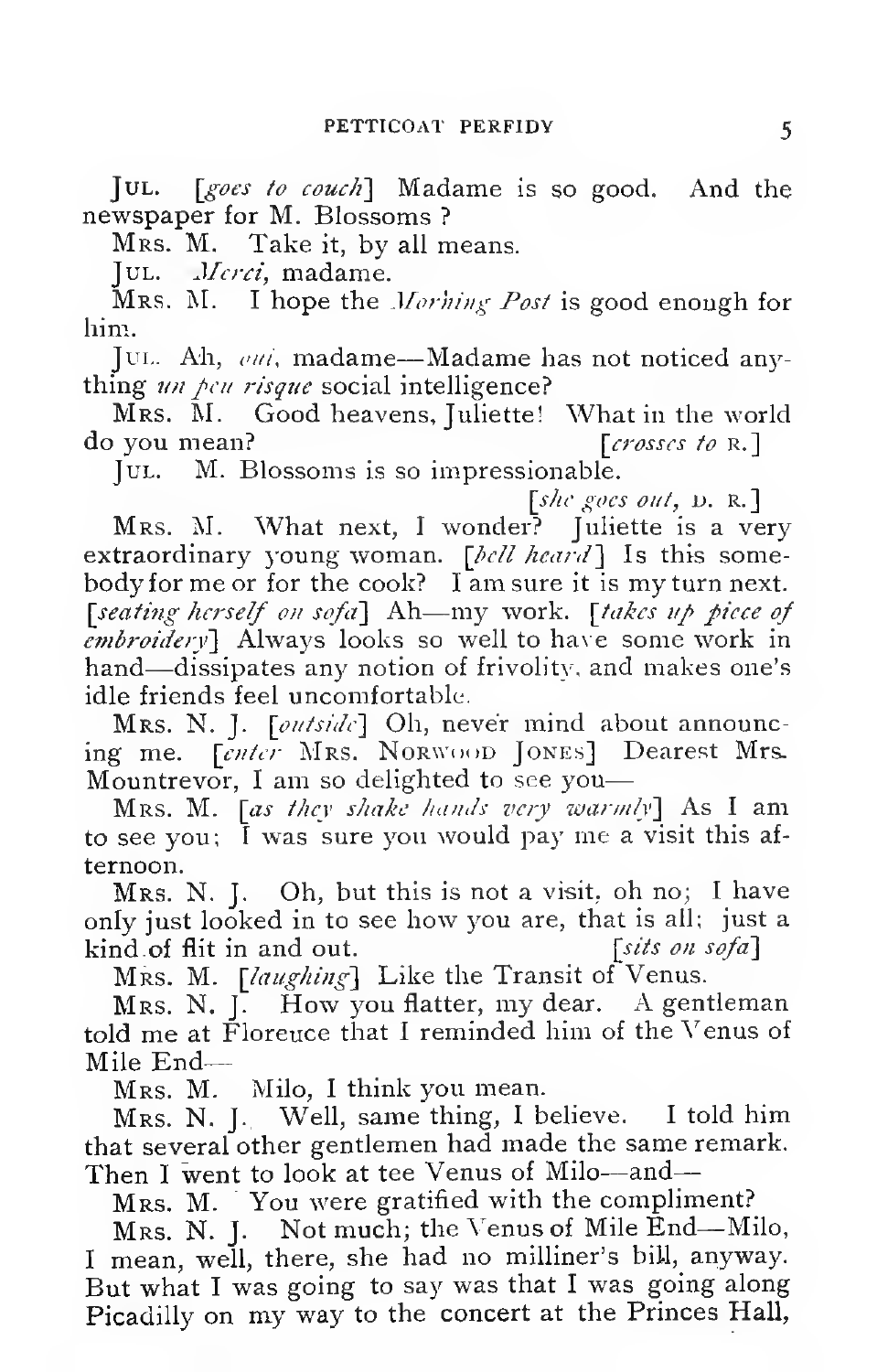and I thought "I'll just look in on Mrs. Mountrevor; it's her afternoon at home, and I'll have just a few minutes' quiet chat with her, as <sup>I</sup> shall be sure to find her—alone.

Mrs. M. Alone! Oh, my dear, if you had come ten minutes sooner there would not have been a chair for you to sit upon. Indeed, ever since three o'clock the room has been crowded, positively crowded. Why, my throat is quite sore with talking.

 $\hat{M}$ RS. N. J. Ah, I thought your voice sounded a little shaky.

Mrs. M. Shaky?

Mrs. M. J. Dreadfully tired, <sup>I</sup> mean. You ought to take more care of yourself, my dear. Keep your feet warm and your head cool; that's my way. And who has been here this afternoon?

Mrs. M. Oh, almost everybody. The French Ambassador, the President of the Board of Commerce, Mrs. Happyrock, Lady Smith Kensington, the Duchess of  $\mathop{\rm Dorset}\nolimits$ —

Mrs. N. J. The Duchess of Dorset—are you quite sure! [*rises*]

Mrs. M. [rises] What do you mean by sure?

Mrs. N.  $\overline{I}$ . I thought the dear Duchess was at Nice. Mrs. M. [crosses, L.] Oh, so she was, but she only

stayed there a short time, and has just come back.

Mrs. N. J. A very short time; she only left London for the South of France the day before yesterday.

Mrs. M. [confused] One travels so quickly now-a-days. Do have some tea.

 $MRS \cdot N$ . J. Thanks, let me help myself.

[taking up tea-pot]

Mrs. M. I hope there is some left.<br>Mrs. N. J. Oh yes—it's quite full.

Mrs. N. J. Oh yes—it's quite full. [sits L.]<br>Mrs. M. Blossoms has filled it up so many times, I<br>am afraid it's rather weak.

Mrs. N. J. Weak! [pouring out tea] Not at all, just as strong as if it had never been touched. What wonderful tea yours must be.

Mrs. M. Just what everybody has remarked this afternoon.

Mrs. N. J. <sup>I</sup> am not surprised to hear it. What <sup>a</sup>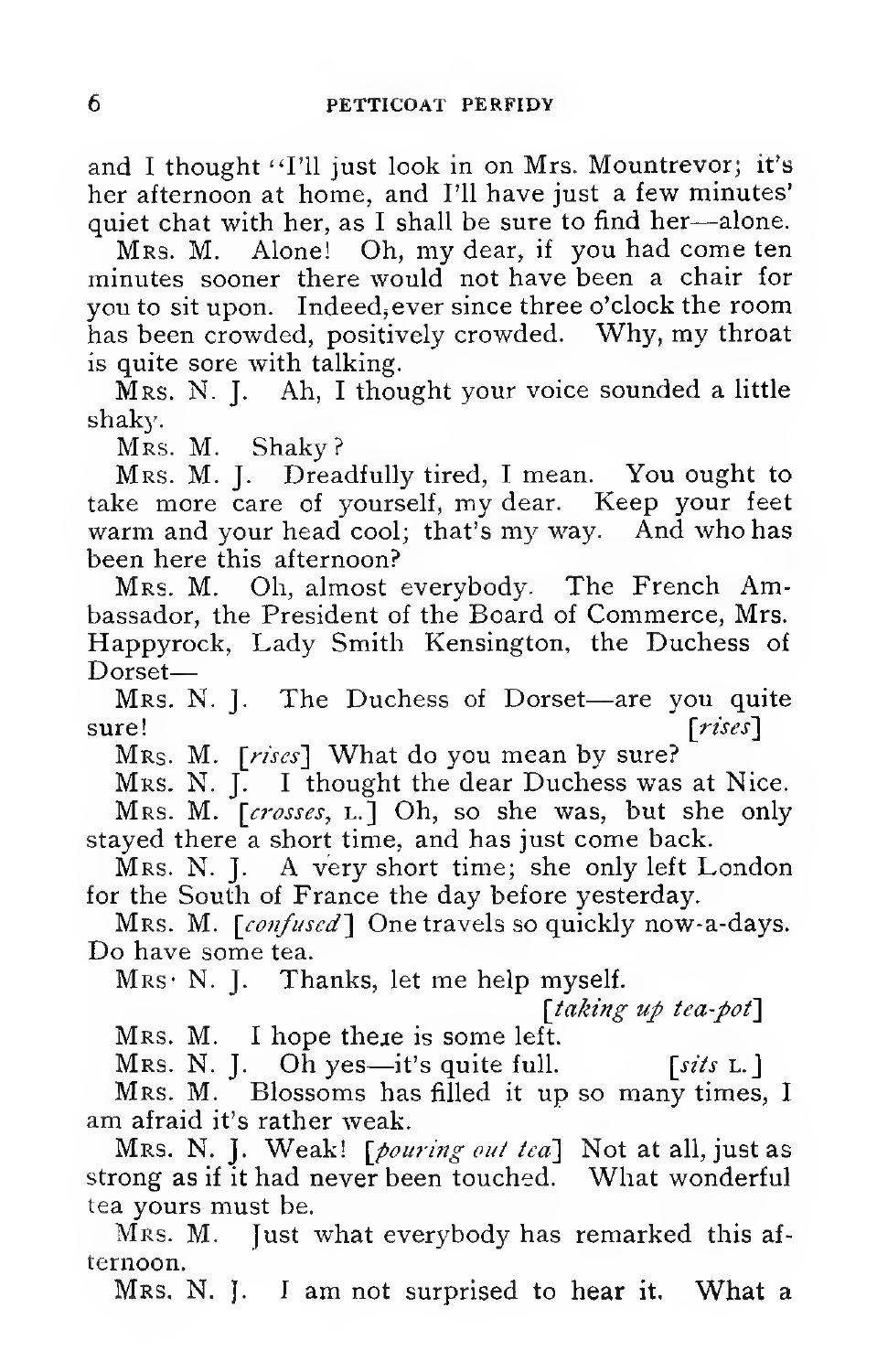pretty piece of work you are engaged on, dear.

Mrs. M. Yes, it is for a bazaar.

Mrs. N. J. You actually work for the poor, you angel of charity. By-the-way, dear, <sup>I</sup> have a thousand apologies to make to you.

Mrs. M. Apologies?

Mrs.  $N_{\tau}$  J. Oh, yes, dear. You remember the other evening when <sup>I</sup> lent you my box at the opera?

Mrs. M. And promised to join me and never came. Really, dear, <sup>I</sup> ought to scold you; you placed me in <sup>a</sup> most awkward situation.

Mrs. N. J. • Compelled you to spend the evening tete-a-tete with a strange gentleman. Too bad, wasn't it? But <sup>I</sup> had such a dreadful headache.

Mrs. M. So your friend told me. But of course we expected you every moment. Who in the world was he?

Mrs. N. J. Herr von Wolfhausen. Did he actually re- main in the box?

Mrs. M. All the evening. As <sup>I</sup> say, expecting you to come in every moment.

Mrs. N. J. My headaches are so inconvenient. And did he make himself very agreeable?

 $MRS$ . More agreeable than most men. He never said a single unpleasant thing of any lady in the house, and he seemed to recognize most of them. What is he?

Mrs. N. J. What is he? Yes, what is he? Well-he is an artist.

Mrs. M. An artist? Do you often see him?

Mrs. N. J. Oh, constantly. <sup>I</sup> saw him this morning, and he never stopped talking about you, dear.

Mrs. M. What! he had the impertinence to-

Mrs. N. J. To admire you, indeed, from the artistic point of view. \*

Mrs. M. Ah, well, <sup>I</sup> suppose <sup>I</sup> must forgive him. To tell you the truth, dear, there are  $days$  when one feels, without any nonsense, that one does look excessively nice.

Mrs. N. J. Evenings generally, <sup>I</sup> think.

MRS. M. I am bound to say that everybody was looking at me in a way which would have been very confusing if—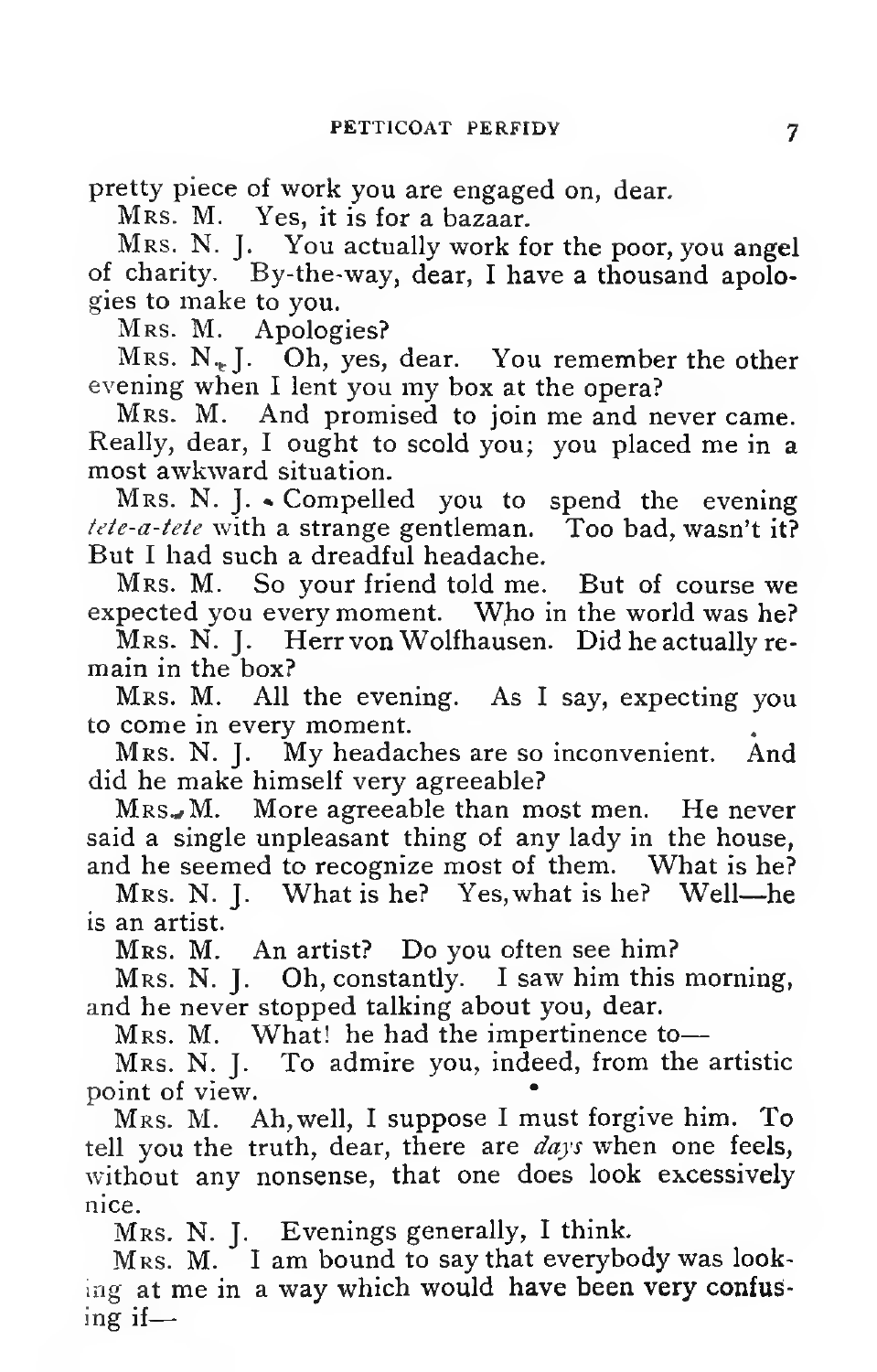MRS. N. J. If you had not been accustomed to it. What delicious tea this is.

Mrs. M. Have another cup.

MRS. N. J. [rises; gets c.] No, thanks. By-the-bye, what has become of that pretty Japanese cabinet of vours?

MRS. M. Oh, I gave that to my husband.

MRS. N. J. With all its contents?

MRS. M. [rises] My dear!

MRS. N. J. Yes, I know you kept your secrets in it. MRS. M. I took out my secrets—as you choose to call them—and substituted cigarettes. And just let me give you a hint. Don't trust to those Japanese cabinets.<br>MRS. N. J. I don't trust anything much. But

But what is the matter with these particular cabinets?

Mrs. M. My husband was always envying me the possession of mine, so I thought I would give him a similar one on his birthday. When it came from the shop I had the curiosity to see whether the resemblance extended to the locks. It did extend. My key fitted his lock, and vice versa. You can understand at once that that was a fatal objection.

Mrs. N. J. Oh, yes, I quite understand that.

Mrs. M. I took the new one back to the shop and asked for one with a different lock, and was told that all Japanese cabinets were made upon the same model, locks and all.

MRS. N. J. Ah, my dear, they are no fools, those Japanese husbands.

MRS. M. [goes up L.; going up to bureau and bringing down a pretty brass-bound box] So I bought this, with a Brahma lock for myself and gave my husband the one he wanted.

Mrs. N. J. Having previously transferred all your secrets.

MRS. M. If you choose to call them so. Everyone has some private papers not intended for publication. You have some, I am sure, widow though you are. You have shown me the *outside* of your secret repository.

[puts cabinet back]

MRS. N. J. [aside] Oh, if 1 look inside it, I should find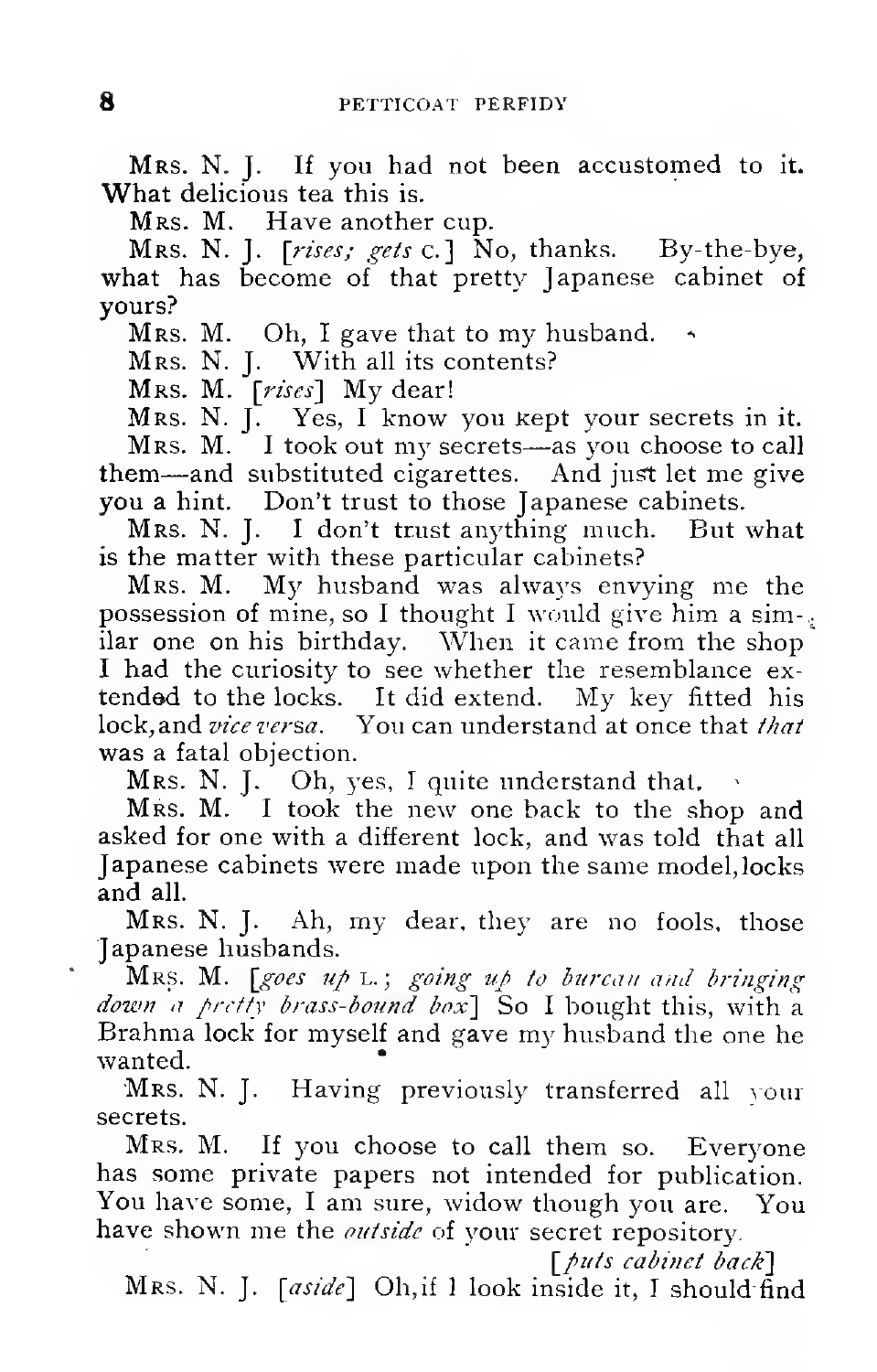what I want!  $\lceil$  aloud'] I admit that I have a little casket [suddenly]—but good gracious! I am forgetting all about the concert. Good-bye, dear; I shall see you to-morrow. It's my afternoon to-morrow, you know. Good-bye. [goes to door and then turns] Ah, by-the-bye, did you tell Herr von Wolfhausen that you are at home on Wednesdays?

Mrs. M. No, certainly not.

Mrs. N. J. Oh, but you ought to have. A. He is a very valuable acquaintance, <sup>I</sup> assure you.

Mrs. M. Very well. Bring him with you next week. Mrs. N. J. [sits] I'll do more than that, <sup>I</sup> will take you with me to call on him.

Mrs. M. Oh, there is <sup>a</sup> Frau, you know—<sup>I</sup> mean, is he married?

Mrs. N. J. <sup>I</sup> am sure <sup>I</sup> dont know. <sup>I</sup> never dreamed of asking the question.<br>MRS. M. What are you thinking of? You don't

know whether he is single or double, and you would actually call on him?

Mrs. N. J. But he may be treble for all <sup>I</sup> know. What does it matter? Everybody goes to see him, ex cept you apparently. Why, he has a world-wide reputation.

Mrs. M. It's very odd. <sup>I</sup> don't remember ever to have heard of him before.

Mrs. N. J. Ah, well, he is better known by his Christian name.

Mrs. M. His Christian name?

Mrs. N. J. Of course, Frederic.

Mrs. M. Frederic?

Mrs. N. J. Yes, Frederic, the finest fitter of riding habits in London.

Mrs. M. [rises, with a scream] What, Frederic, the Ladies' Tailor?

Mrs. N. J. That's the elegant and amusing gentleman with whom

Mrs. M. I passed the evening in a box at the opera —oh, I shall die! [throws herself on the sofa] [throws herself on the sofa]

Mrs. N. J. [with a malicious smile] Oh, no, dear, don't die. Have some more tea, there is plenty left.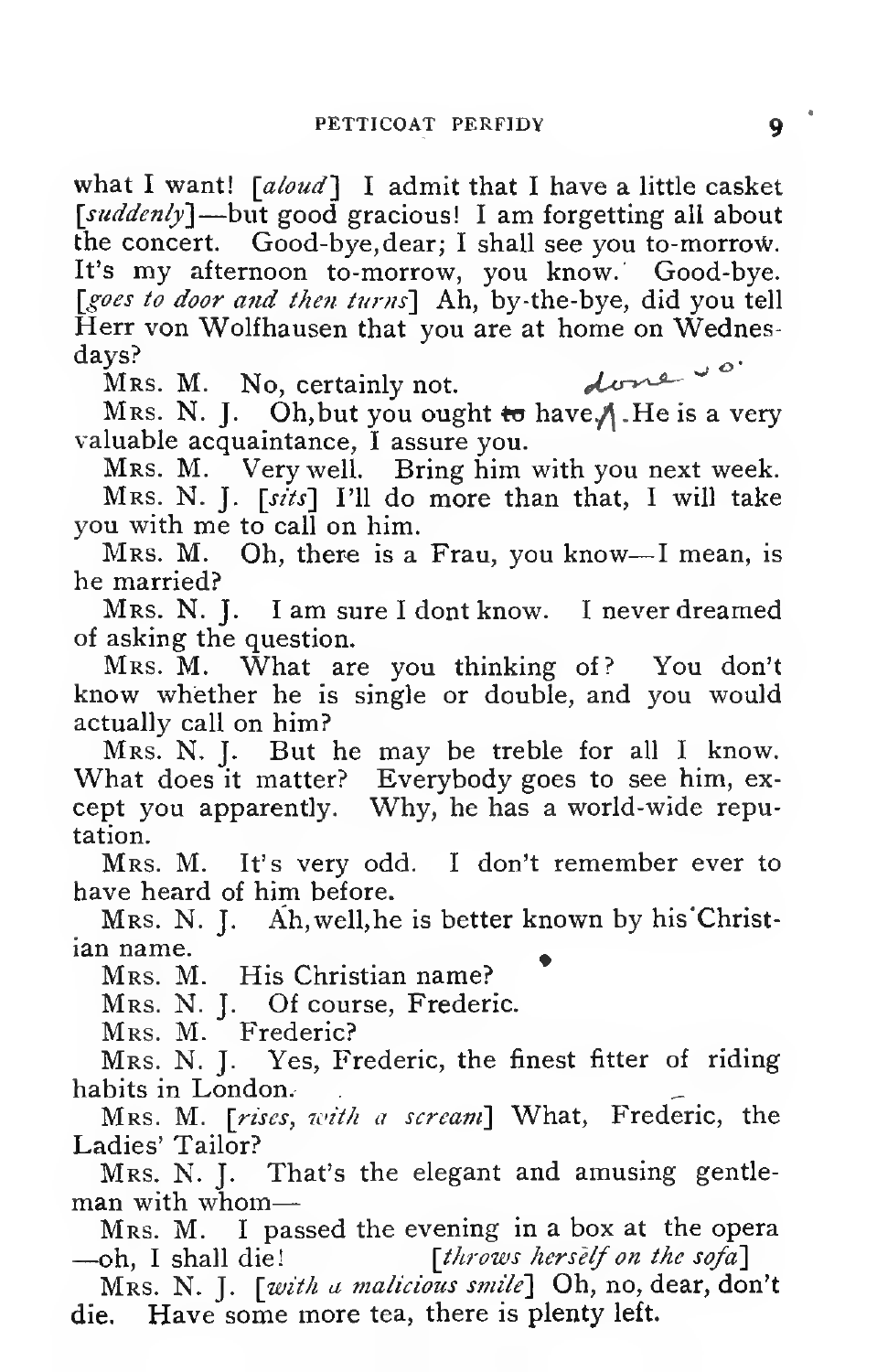Mrs. M. Oh, it's abominable—horrible! [rises, content to chair] Mrs. Norwood Jones, I shall never forget not forgive this disgraceful act of treachery.

Mrs. N. J. No, my dear, <sup>I</sup> hope you won't. Mrs. M. It was an act of vengeance, then; what for?

Mrs. N. J. What for? [rises] My love, I determined to pay you out for having supplanted me in the affections of Lord Fabian Fitznoodle.

Mrs. M. Lord Fabian! What in the world do you mean?

Mrs. N. J. <sup>I</sup> confided to you that Lord Fabian was paying the greatest attention to me; and during my temporary absence from London, you, my most familiar friend, try your hand at a flirtation with him, and you actually invite the silly old fop down to your house in the country.

Mrs. M. I did nothing of the sort. It was my husband who invited him.

Mrs. N. J. Of course! <sup>I</sup> thought you would say that. And it's your husband who encourages him to write to you, I suppose.

Mrs. M. Write to me?

Mrs. N. J. Certainly. His valet brought you a letter yesterday.

Mrs. M. What! <sup>I</sup> swear <sup>I</sup> received no letter from Lord Fabian yesterday.

Mrs. N. J. Swearing, dear, goes for nothing now-a-<br>days. [crosses, R.] days. [*crosses*, r.]<br>Mrs. M. But how can I convince you?

MRS. N. J. By a proof positive.

Mrs. M. <sup>\*</sup> What proof? <sup>\*</sup><br>Mrs. N. J. [*pointing to cabine*d] That desk, love; tha**t** box that contains your private correspondence; give me the key.

Mrs. M. Ah, you are asking too much.<br>Mrs. N. J. I thought so!

Mrs. M. If I put you to such a test, would you accept it?

Mrs. N. J. Willingly! Come to Berkely-square and <sup>I</sup> will show you; it's close by.

Mrs. M. How can I? I am at home this afternoon.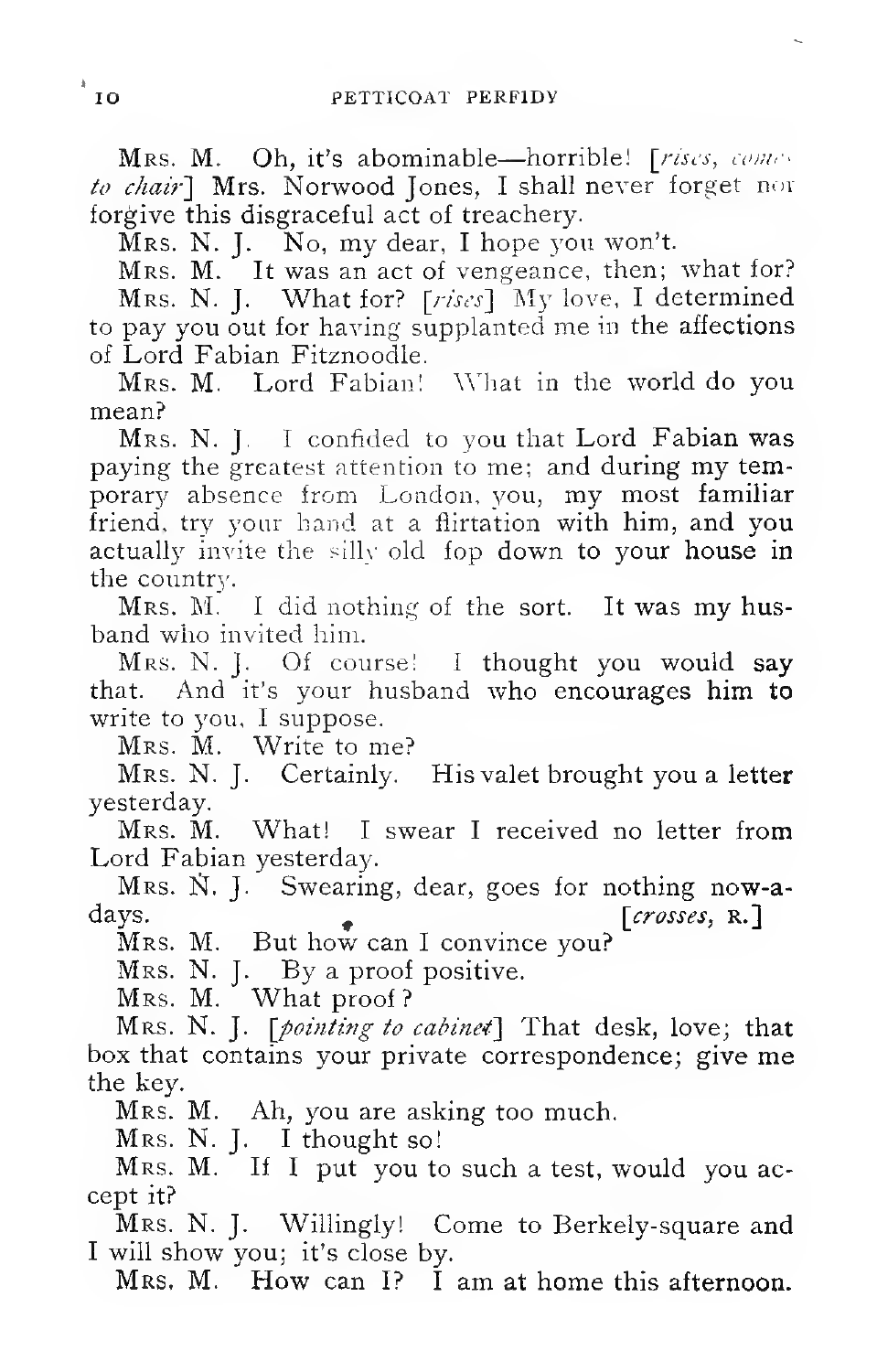Mrs. N. J. Oh! don't be afraid, nobody will come; that little adventure at the opera.

Mrs. M. [angrily] Mrs. Norwood Jones!

Mrs. N. J. Well, then, I'll go home and fetch my cabinet here, and we will open the boxes together.

Mrs. M. <sup>I</sup> dare say! Before you bring it here, you will have taken care to sift the contents.

Mrs. N. J. How wickedly suspicious you are! Here<br>the key, I will leave it with you. [gives key] is the key,  $\check{I}$  will leave it with you.

Mrs. M. Well, that is fair. Here is my key. [handing it; MRS. NORWOOD JONES instantly makes for the cabinet, but MRS. MOUNTREVOR gets hold of it first] No, no! The two together; you said so yourself. And if when you search my cabinet you find no letter from Lord Fa-

bian—<br>Mrs. N. J. My sweetest, we will be dearer friends than ever.

Mrs. M. [comes down] Thank you. And how do you propose to atone for the ladies' tailor affair?  $[\text{b} \text{usiness}]$ <br>Mrs. N. J. Easily. I will tell everybody that it was

my German cousin who is so ridiculously like Frederic, and there is an end of the matter. <sup>I</sup> shall be back in a moment.  $\int \mathcal{g} \rho \rho s \, t \rho \, d\rho \rho r$ , holding up key $\int I$  have got her  $\lceil \text{goes out} \rceil$ 

Mrs. M. German cousin! Cousin german, more likely! If <sup>I</sup> could but pay her out in her own coin! What can I do? Let me think. [sits on sofa]

Enter JULIETTE.

Jul. Madame want any fresh tea made?

[takes up teapot]

Mrs. M. No, thanks, Juliette; there's quite enough. Jul. [at table; pouring out a little and tasting] Ah, but this is so strong and bitter. <sup>I</sup> should make some fresh. I so understand tea, madame, when I was in the service of the great Russian lady, Madame la Princesse Borodinski

Mrs. M. Princess Borodinski, the lady who has been making such <sup>a</sup> sensation in Paris, whom everybody is talking about, and who is expected in London?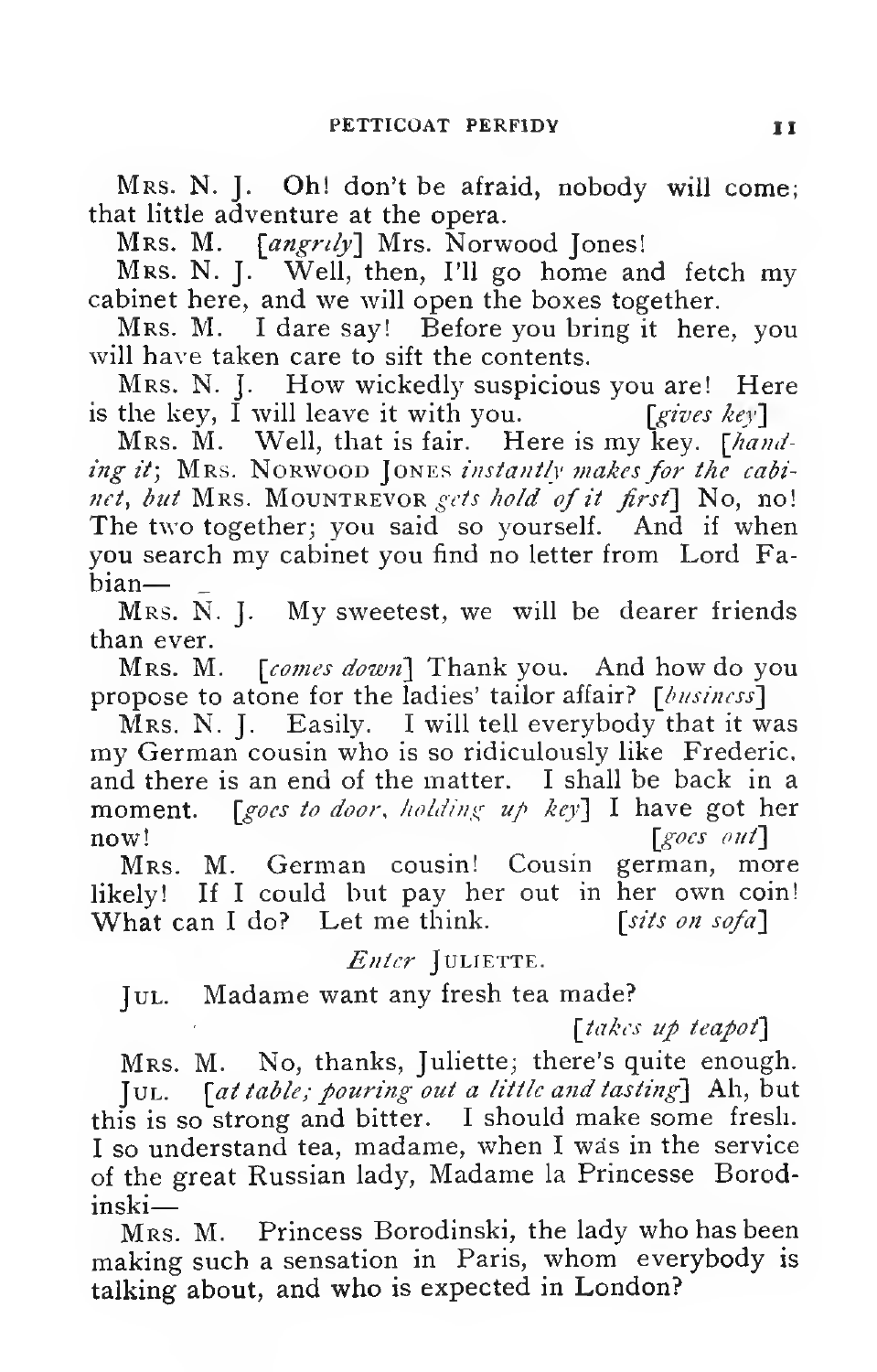Jul. Oui, madame, she said I prepared *chai*, as they call tea, in a tumbler with a slice of lemon.

Mrs. M. Juliette, <sup>I</sup> want you to do me a little service. Jul. [comes, c.] Oh, with pleasure, madame.

Mrs. M. That lady, Mrs. Norwood Jones, who just went out has often said how anxious she is to get into the society of Princess Borodinski when she comes to London.

Jul. \with <sup>a</sup> shrug of her shoulders'] Madame la Prin cesse is very particular; <sup>I</sup> am afraid she will not accept my introduction. C'est bète, mais c'est comme ca.

Mrs. M. <sup>I</sup> don't go so far as to ask you to do that. <sup>I</sup> want you to put on one of my dresses, and when Mrs. \*Norwood Jones comes back <sup>I</sup> will gratify her desire by presenting her to the Princess. Do you understand?

Jul. <sup>I</sup> understand; but it's <sup>a</sup> risk, <sup>I</sup> am afraid.

Mrs. M. Juliette, if you pass yourself off upon Mrs. Norwood Jones as the Princess Borodinski, and successfully give yourself the airs of so fashionable a personage <sup>I</sup> will give you a ten pound note.

Jul. a ten pound note! Madame may make herself quite easy. <sup>I</sup> was always clever at acting and wished to go upon the stage, but my family thought the profession was unworthy of me.

Mrs. M. [rises] Be quick, then, Juliette. I reckon upon your cleverness.

Jul. <sup>I</sup> place my talent at the disposal of Madame. [assuming a dignified air] In this case, Madame does not reckon without her host. They shall see how I can play the *role* of a grande dame.

 $\sim$  [sails out of the room with the air of a grande dame]  $\sim$  M as. M.  $\sim$  Frises I Now—for further precautions.

[ $rises$ ] Now—for further precautions. The Jones creature never dreamed that <sup>I</sup> had two keys to my cabinet—she thinks me too great a fool for that.  $\lceil \phi \rho_{\ell} \eta_{\ell} \rceil$ cabinet with second key; comes down to table,  $c$ .] Here's Lord Fabian's letter—<sup>I</sup> have kept it because <sup>I</sup> couldn't make up my mind whether <sup>I</sup> should show it to my husband and tell him to go and kick the writer. It's a perfect master-piece of impertinence, written in the most vulgar style—full of slang—suggesting <sup>a</sup> visit to the Crys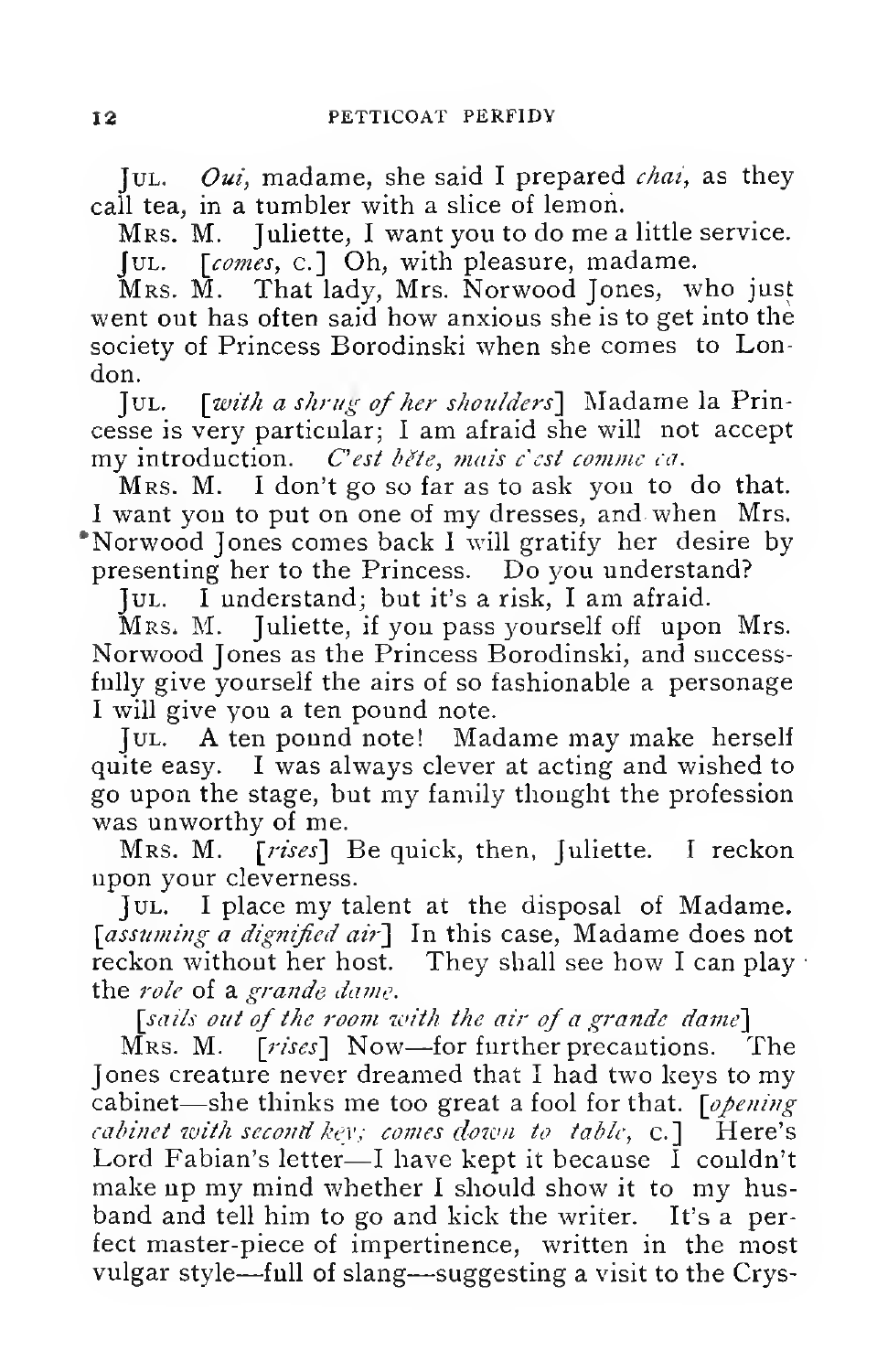tal Palace—the man must be mad.  $[Puts it in her pocket]$ <br>These other letters—I don't think it's fair to let Mrs. Jones see these—or these photographs—recollections of the past—but I must leave something for her to find. Oh, I know. [opens drawer in writing-table; takes out several letters and photographs] A temporary exchange. Ah, these photographs of my husband, all in different positions. How fond that man is of being photographed, to be sure. <sup>I</sup> wonder if it is always for my sake. Oh! <sup>I</sup> can't put them all in; Mrs. Jones will think that too good to be true. Two will be enough. Letters from mamma, some from my brother Tom, bills from my dress maker. Of course, I should hide them. from Mrs. Jones herself. It will flatter her to find that there. In they go.  $\int$  places them in cabinet, puts the others into drawer of writing-table, which she locks, and puts key into her pocket; locks up and replaces cabinet $]$  Now I am ready for the tortures of the Inquisition.

[sits on sofa, and resumes work]

Re-enter Mrs. Norwood Jones, with a small casket in her hands.

Mrs. N J. [putting down casket] There, my precious darling, there is my Bluebeard's chamber.

Mrs. M. A chamber of horrors, or <sup>a</sup> Pandora's box?  $[sits, R.]$ 

Mrs. N. J. Of course, you will understand, that as regards anything you may see inside you will preserve the strictest discretion.

Mrs. M. Oh, my dear, how can you ask such <sup>a</sup> question? Do I not equally rely upon you?  $\mathcal{Q}_{\rho}$ there  $\mathcal{L}$ .

Mrs. N. J. [goes up] Very well, then  $\wedge$  One, two, three, and away. ^

[they open the caskets simultaneously, and search curiously] Mrs. M. Three receipted bills.

Mrs. N. J. Yes, <sup>I</sup> wish there were more of them. Bills for boots, bonnets, gloves.

Mrs. M. Ah! <sup>I</sup> wish there were fewer of them.

Mrs. N. J. Ah! <sup>a</sup> photograph—two photographs. Oh, dear! [*disappointedly*] Only your husband.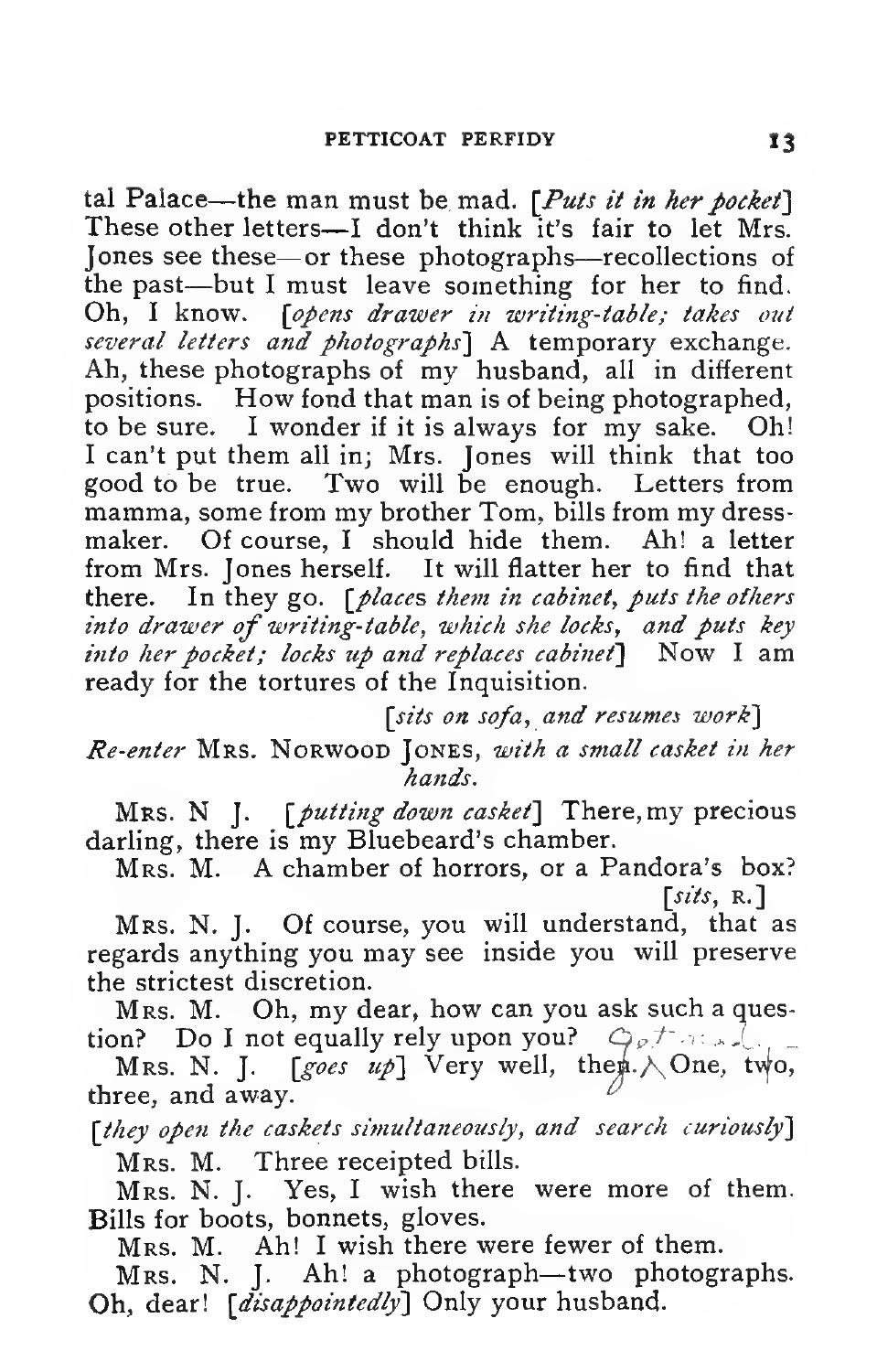Mrs. M. A miniature portrait of the late Mr Norwood Jones.<br>Mrs. N. J. M.P. Don't forget his M.P.; he always

was so particular about it. Poor dear! he gave me this casket.

Mrs. M. Little dreaming of the use you would make of it.

Mrs. N. J.  $[off\ her\ guard]$  He was always of such a confiding nature.  $\lceil$  hastily  $\rfloor$  I mean he knew how thoroughly he could trust me. But why have you two portraits of Mr. Mountrevor?

Mrs. M. You see, dear, one of him as he is—and the other as he ought to be.

Mrs. N. J. Yes, the other is in Spanish costume, looking perfectly lovely, and not a bit like him.

MRS. M. No, not a bit.  $[{\it hastily}]$  I mean it was like him when I married him.

Mrs. N. J. Oh, yes, he's very much gone off since then^

Mrs. M. Ah, yes; he has had a great deal of anxiety.

Mrs. N. J. Of course, I can quite understand that.<br>What are these? Some of my letters to you? [rises]

Mrs. M. And some of my scribblings to you. [rises] Oh, my precious Mrs. Norwood Jones!

Mrs. N. J. [they come c. and kiss] My darling Mrs. Mountrevor!

Mrs. M. You are satisfied that there is no trace of anything whatever from Lord Fabian?

Mrs. N. J. Not the faintest suspicion of such a thing.<br>sidel She has another key. [down L.] [ $aside$ ] She has another key.

Mrs. M. [aside] See has changed the contents of her casket.  $[down, \mathbf{R}]$ 

Mrs. N. J. You will forgive me, dear, that little af fair of the opera, won't you?

Mrs. M. Well, it wasn't quite fair; but <sup>I</sup> must for give you. It really was so clever of you that <sup>I</sup> almost wish I could have invented the joke myself.

Mrs. N. J. And played it off on me! What <sup>a</sup> dear, good, kind creature you are!

Another embrace. At this moment,  $\lceil \text{ULIETTE}, \text{in} \rceil$  a handsome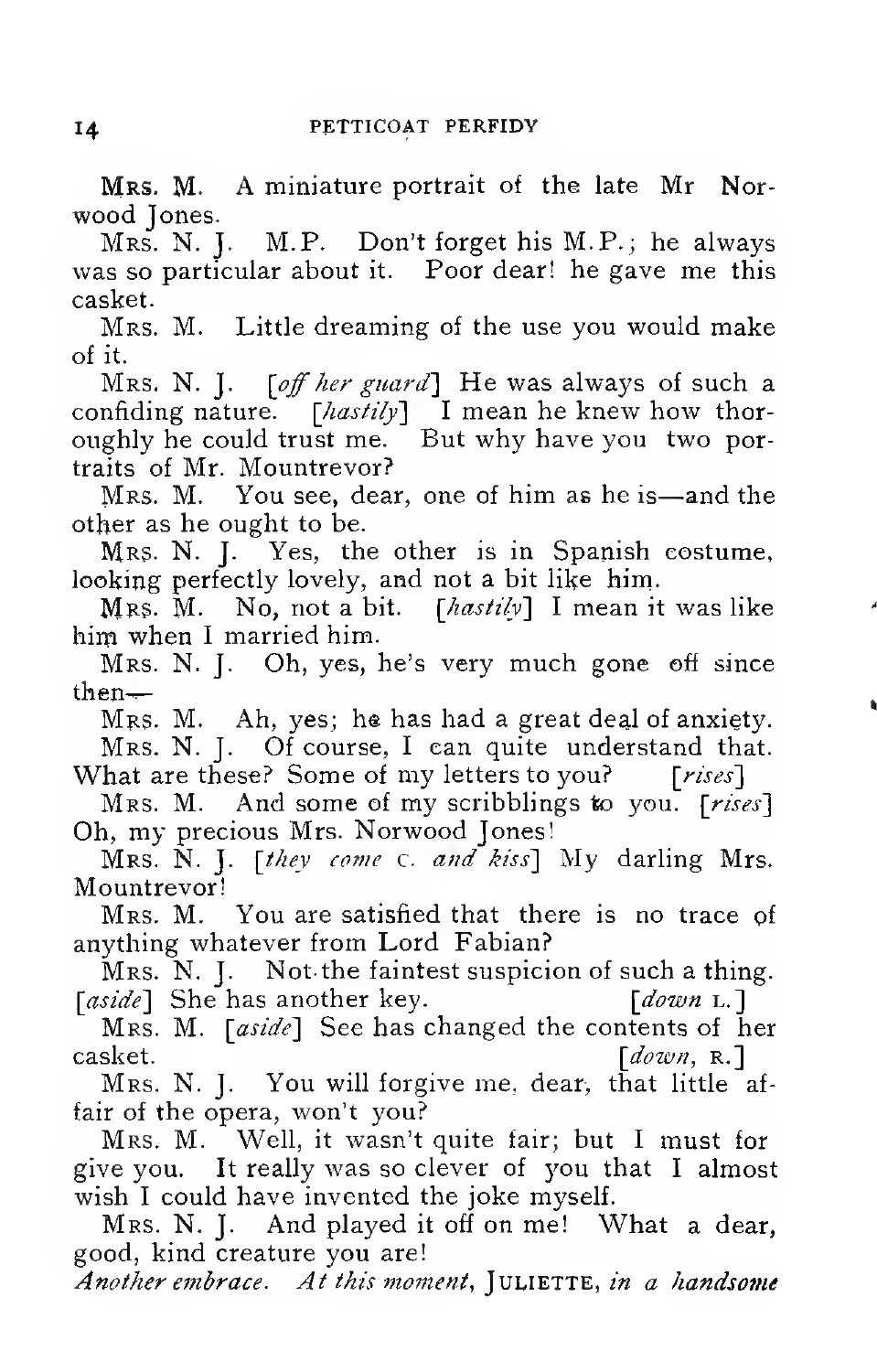toilet, with bonnet on, looks in at door.

 $\text{Jul. } \text{May I come in? } \text{[entering] }$ 

Mrs. M. Oh, you! Of course. <sup>1</sup> am delighted to see you.

Mrs. N. J. [aside] What a nice bonnet! Who can she be?

Jul. How good of you. Oh, my dear Madame Mountrevor, you look so nice; you must let me kiss you. [Mrs. MOUNTREVOR draws back] You must, indeed. [aside to her] A Russian custom. [kisses her]

Mrs. M. You must let me present you to my dearest friend, Mrs. Norwood Jones—the Princess Borodinski-

Mrs. N. J. [aside] Lor! [aloud] The Princess Borod inski—the Russian lady whom we have heard so much of lately.

Juf. [sits, L. c. <sup>j</sup> Ah madame, you flatter! You have not heard so much of me as <sup>I</sup> have of you—the celebrated beauty, Madame Norwood Jones.

Mrs- N. J. Oh—-really! What <sup>a</sup> lovely cloak. <sup>I</sup> wonder if that is Russian, too.

Jul. Madame Mountrevor has said, "You will find her a perfect miracle of elegance."

Mrs. N. J. Ah! <sup>I</sup> don't deserve such <sup>a</sup> compliment as that.

Jul. Certainly not. [Mrs. Norwood Jones *[starts*]  $\{back\}$  It is not a compliment, but the truth.

Mrs. N. J. Ah!

Mrs. M. *(aside)* My last new jacket, and a bonnet I ve not vet worn. *(sits on chair by fire)* have not yet worn.

Jul. (seating herself by Mrs. MOUNTREVOR) Do you know, ma chere, that I am extremely angry with you?

Mrs. M. Indeed! may <sup>I</sup> ask why. Princess?

Jul. You have not been to one of my evenings.

 $MRS$ . M. I have just come to town, and my new toilettes are not ready.

Mrs, N. J. <sup>I</sup> was not aware that the Princess Borodinski had arrived in London. <sup>I</sup> knew she was coming, but—

Jul. Oh, <sup>I</sup> have been here a week, and <sup>I</sup> receive Mondays, Thursdays, Saturdays, and there is dancing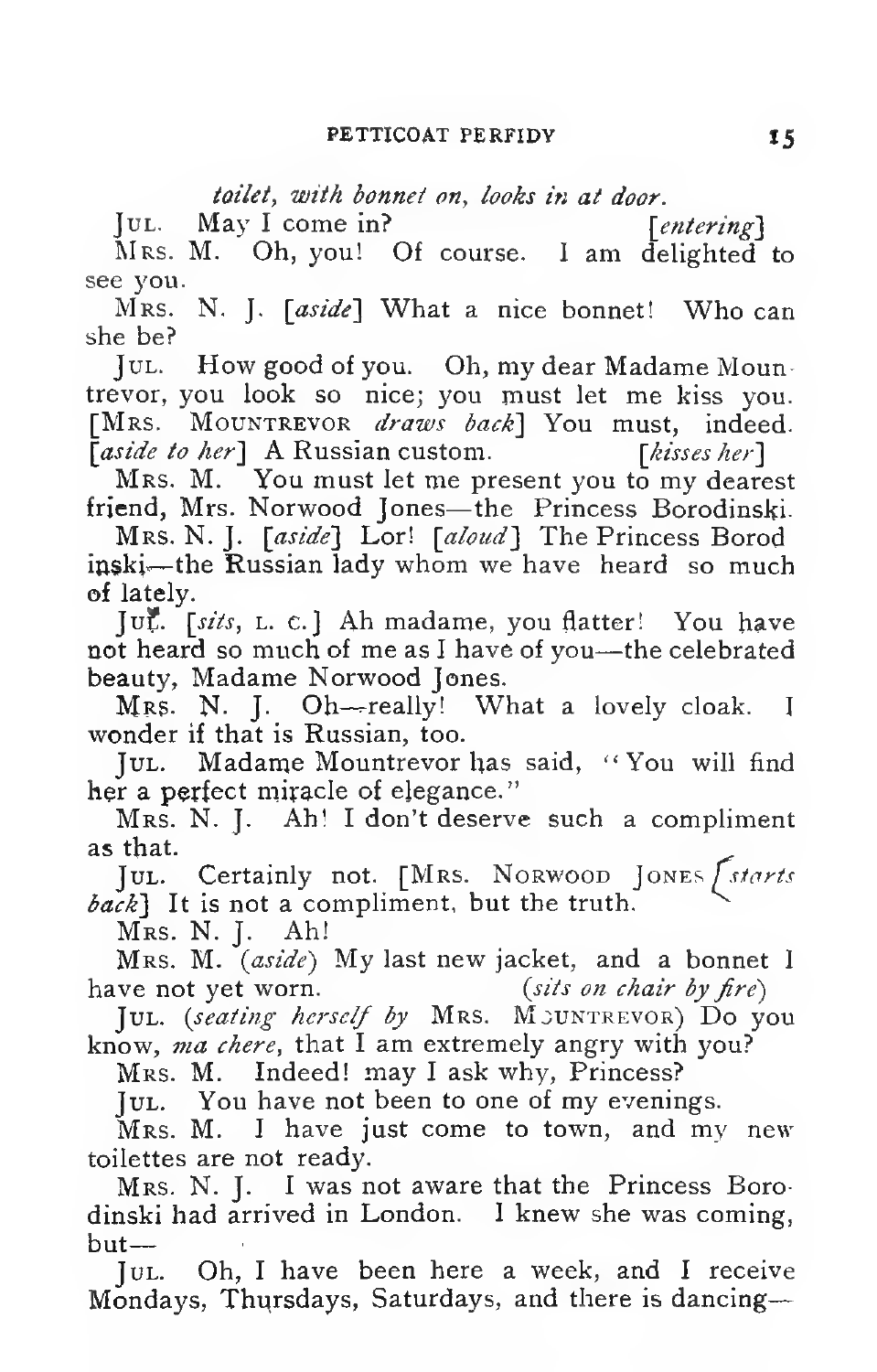all sans cérémonie, you know—low necks but no diamonds. (turning to MRS. MOUNTREVOR) You ought to have come; the Due de Montepulciano has been quite unhappy at your absence, chere belle.

Mrs. M. Chere belle—what impudence!

Mrs. N. J. (aside) Duke de Monte-what?

JUL. You have inspired him with a grande passionand if you are not kind to him you will drive him to despair, my beautiful naughty lamb!

Mrs. M. (rising, aside) This is too much.

Mrs. N. J. {aside) Gone in for <sup>a</sup> duke! Then I'm wrong about Fabian—the Princess has let the cat out of the bag.

Jul. Sit down, my treasure; <sup>I</sup> have so much to say. Mrs. M. Will you excuse me for one moment? You 'have reminded me of a letter I must write.  $(crosses, c.)$ 

JUL. To the Duke?

Mrs. M. No; to the Duchess.

Jul. Pray go and write, chere mignonne, if Madame Jones will stay with me.<br>MRS. N. J. Oh, charmed, I am sure.

Mrs. M. [goes to door] Chere mignonne, indeed! she is as impudent as the lady she pretends to be.

[Mrs. MOUNTREVOR goes out]

Mrs. N. J. How delightful to be alone with a Princess! [aside] Now if I can only get her to ask me to her evenings! [aloud] You have known Mrs. Mountrevor for a long time, Princess?

Jul. [rises, and goes to sofa] Oh, yes, chance brought • us together some months ago, though perhaps we are not altogether in the same society.

Mrs. N.  $\parallel$  Of course not. [aside] Always thought she hadn't so many grand acquaintances as she pretended.

Jul. [looking about as if searching for something] We thought we should suit each other—and so—<sup>I</sup> accepted her invitation, and passed some time with Madame Mountrevor at her home in the country.

Mrs. N. J. Did you, indeed? You are looking for something, Princess?

Jul. Oui. [still looking about] My feet are tired, and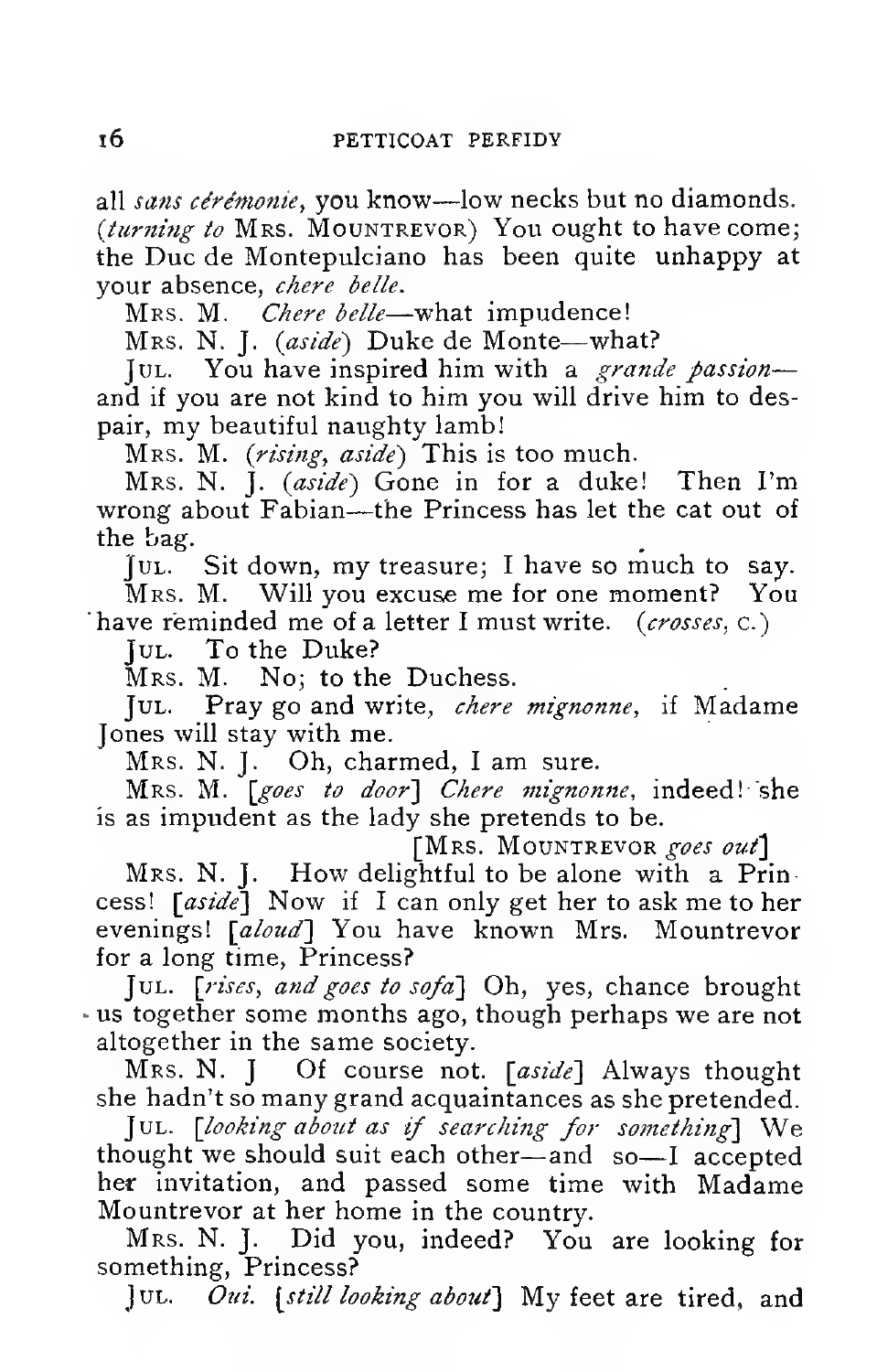I am searching for-what do you call it?-un taboured?

MRS. N. J. [aside] Tambourine! Feet tired, and wants a tambourine!

Iul. Feetstool—that is the word—feetstool.<br>Jul. Feetstool—that is the word—feetstool.<br>Mrs. N. J. Oh, of course—[*rising*] here, let me fetch it for you, Princess.

JUL. Merci, mon enfant.

Mrs. N. J.  $\lceil \text{aside} \rceil$  Calls me her infant! Ah, she can't help asking me to her parties. [puts down footstool] There, Princess; what charming little shoes you wear.

Jul. Oh, they are too large; Madame's feet are much larger than mine.

Mrs. N. J. 32, Madame's!

Jul. Ahem, Madame, my companion. A Russian custom. We never trouble ourselves about matters of toilette, we leave these trifles to our dames de compagnie. Madame believes that my hands and feet are the same size as her own, and so <sup>I</sup> suffer for her vanity.

Mrs. N. J. What an odd idea. Our custom is just the contrary. Our ladies' maids receive our frocks, boots, &c., as perquisites—and, it's <sup>a</sup> very strange thing to have exactly the same figure as their mistresses.

Would you be so good as to ring the bell and tell Madame's people to give me some tea?

Mrs. N.'J. Oh! let me give you some tea, my dear Princess. *Sgoes to table, pours out cup of tea, and hands it*  $to$  JULIETTE] Cream?

Jul. If you please.

[MRS. NORWOOD JONES hands cream]

Mrs. N. J. <sup>I</sup> will have <sup>a</sup> cloak made like hers if <sup>I</sup> have to send to Russia for it. And sugar?

Jul. Three large pieces.

[MRS. NORWOOD JONES gives sugar] Mrs. N. J. Very pleasant society at the Mountrevors'<br>untry house, I suppose. [gives tea] country house,  $I$  suppose.

JUL. Oh, yes; but rather triste.

Mrs. N. J. Yes.  $[aside]$  What beautiful French she speaks, too.  $\lceil$ aloud] I always find the country so dull. But you meet verynice people, people in good society,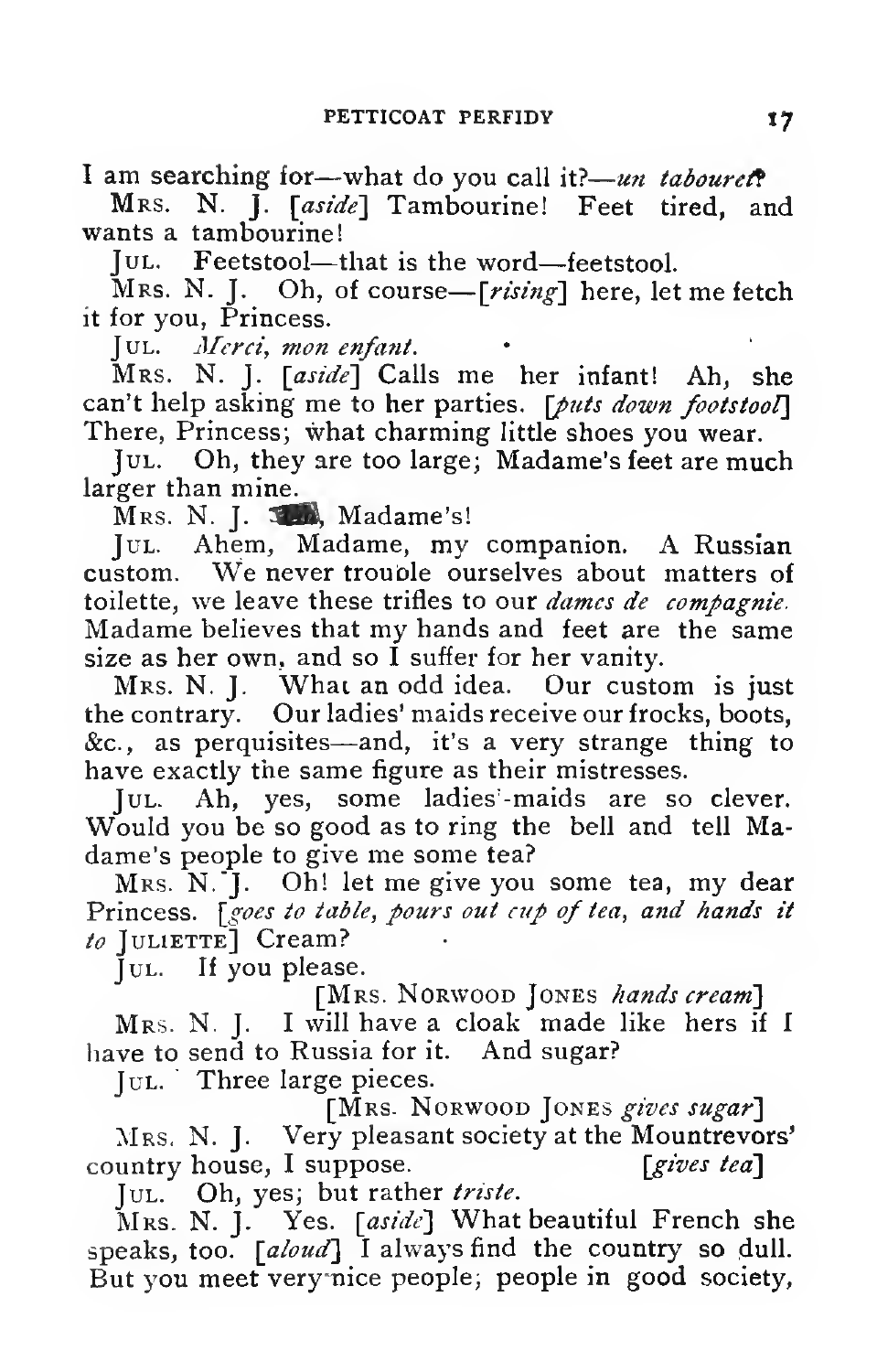<sup>I</sup> mean?

JUL. Ah, no; very nice, but common-place and vulgar.

Mrs. N. J. [sits, L. c.] You surprise me. Was not<br>Lord Fabian Fitznoodle there? You don't call him vulgar, <sup>I</sup> hope.

Jul. Oh, no, he is quite a gentleman; very generous with his money, and excellent taste.

Mrs N. J.  $[aside]$  Generous with his money! What does she mean?  $[als]$  I suppose you observed that he

does she means that he paid great attention to Mrs. Mountrevor?<br>
Jul. Not at all, not at all. [holds out tea] Jul. Not at all, not at all.

Mrs. N. J. I certainly heard that he did.  $\int$  *putting* her hand out] Allow me—[JULIETTE places her empty cup *in it*] —oh, pray allow me.

Jul. Will you put it down for me?<br>Mrs N. J. With pleasure. [*puts down cup*]

Mrs N. J. With pleasure.<br>JUL. Thank you: Lord Fa

Thank you; Lord Fabian is a handsome man, a little passe perhaps; but, did you ever see his valet? Ah! his valet, mon Dieu, is a remarkably handsome man.

[rises]

Mrs N. J. No, <sup>I</sup> have not the pleasure of his ac quaintance. [aside] Rather an odd remark for a Russian princess!

Jul. It is very warm. Tell me, dear friend, do you see a fan anywhere about?

Mrs. N. J. On the chimney piece

Jul. Would you kindly?

Mrs. N. J. Oh, charmed, I am sure. [rises; fetches fan from mantelpiece and gives it to JULIETTE] There, Princess.

Jul. Thanks very much.

Mrs. N. J.  $[aside]$  She is accustomed to be waited on. there is no mistake about that. [aloud] And how do you amuse yourself in London, Princess? You go to the theatre?

Jul. Whenever <sup>I</sup> can, but it is not often, <sup>I</sup> have so few evenings to myself, only one or two in the course of the month. Sundays, of course, but in this stupid London there are no theatres on Sundays.

Mrs. N. J. Only one or two evenings—Oh, you mean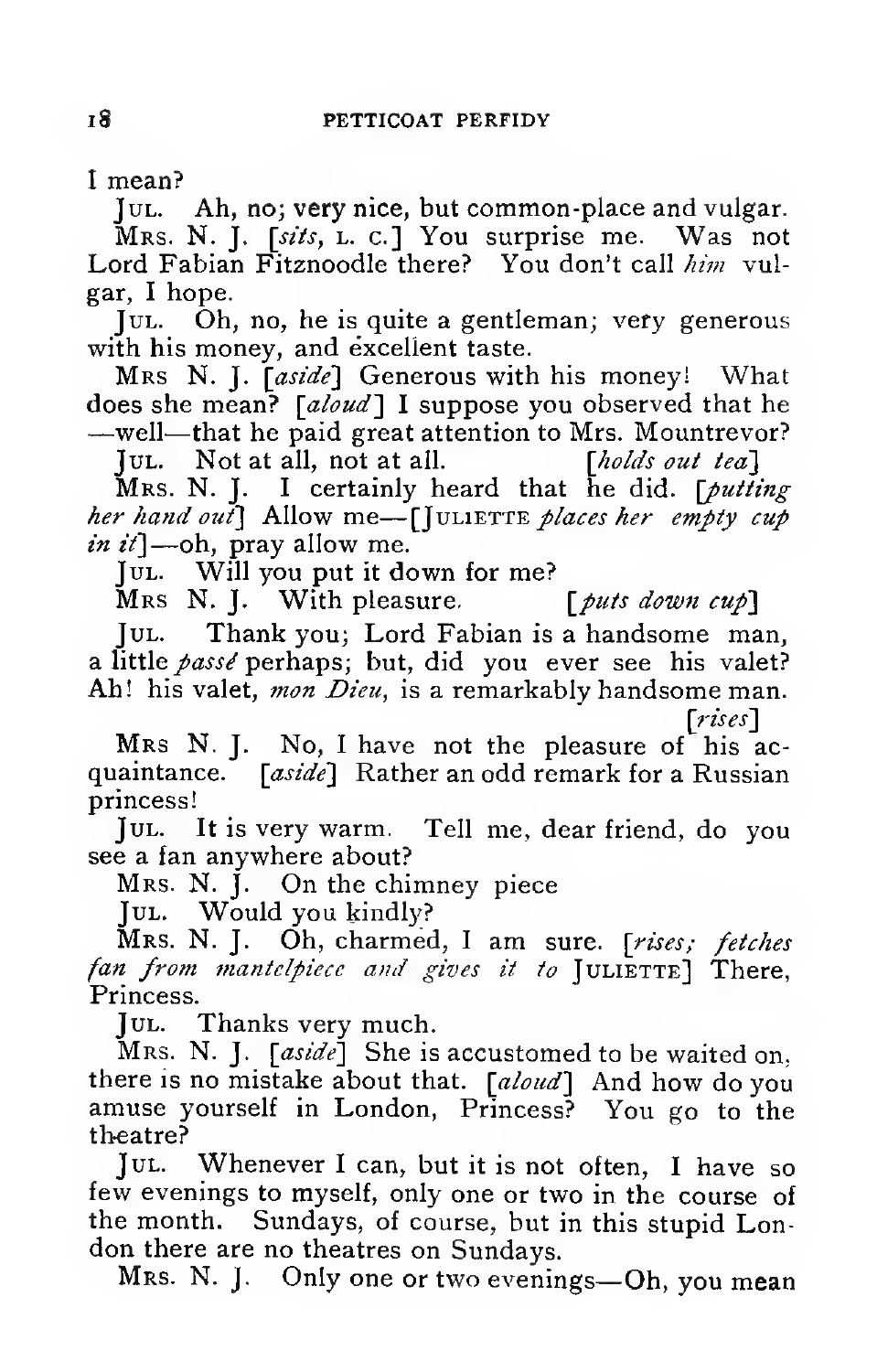you are so overwhelmed with your duties?

Jul. Exactly; always hard at work.

Mrs. N. J.  $[aside]$  Exemplary creature!  $[abud]$  And are you fond of music?

Jul. Oh, mais out, j' adore la musique!

[sings a few lines of French song]

Mrs. N. J. [aside] Ah, how thoroughly Russian. [aloud] I am on my way to a concert now, and if the Princess would allow me to get her <sup>a</sup> place

JUL. All right! What is it, the white gentlemen with the black faces in St. James' Hall?

Mrs. N. J. Not exactly! Quite the contrary, Schumann and Mendelssohn!

Jul. Oh, how nice! Dear Madame Jones, you are the most adorable person that I ever met. May I kiss you? [ kisses her] Thank you, my child. I hope I shall have the pleasure and honor of seeing you on my Saturday evenings?

Mrs. N. J. [aside] Just what I wanted! [aloud, with a deep curtsey] Oh, Princess, you are too kind.

JUL. I shall send you a card to remind. When shall <sup>I</sup> find you at home, charming Madame Jones?

Mrs. N. J. On Thursdays. But we must be quick, or the concert will be over. My carriage is waiting, pray come.

Enter MRS. MOUNTREVOR.

Mrs. M. (to Mrs. Norwood Jones) You are going so soon?

Mrs. N. J. Yes, my dear, <sup>I</sup> am going to take the Princesse Borodinski to the Princes' Hall.

Jul. If Madame will excuse me for <sup>a</sup> short while.

Mrs. M. Excuse you! <sup>I</sup> am only too delighted that \ ou are going.

Mrs. N. J. *(aside)* Oh, isn't she furious!<br>Mrs. M. *(crosses L. to* JULIETTE) Princess, here is the<br>a pound note I promised vou. *(gives note)* ten pound note I promised you.

Jul. Oh, merci, madame, mille fois, merci!"

Mrs. N. J.  $\times$   $h$ ? (taking out purse) For some pet charity of yours. Princess ? Oh, you must let me add my widow's mite. Here, twenty— $(gives note)$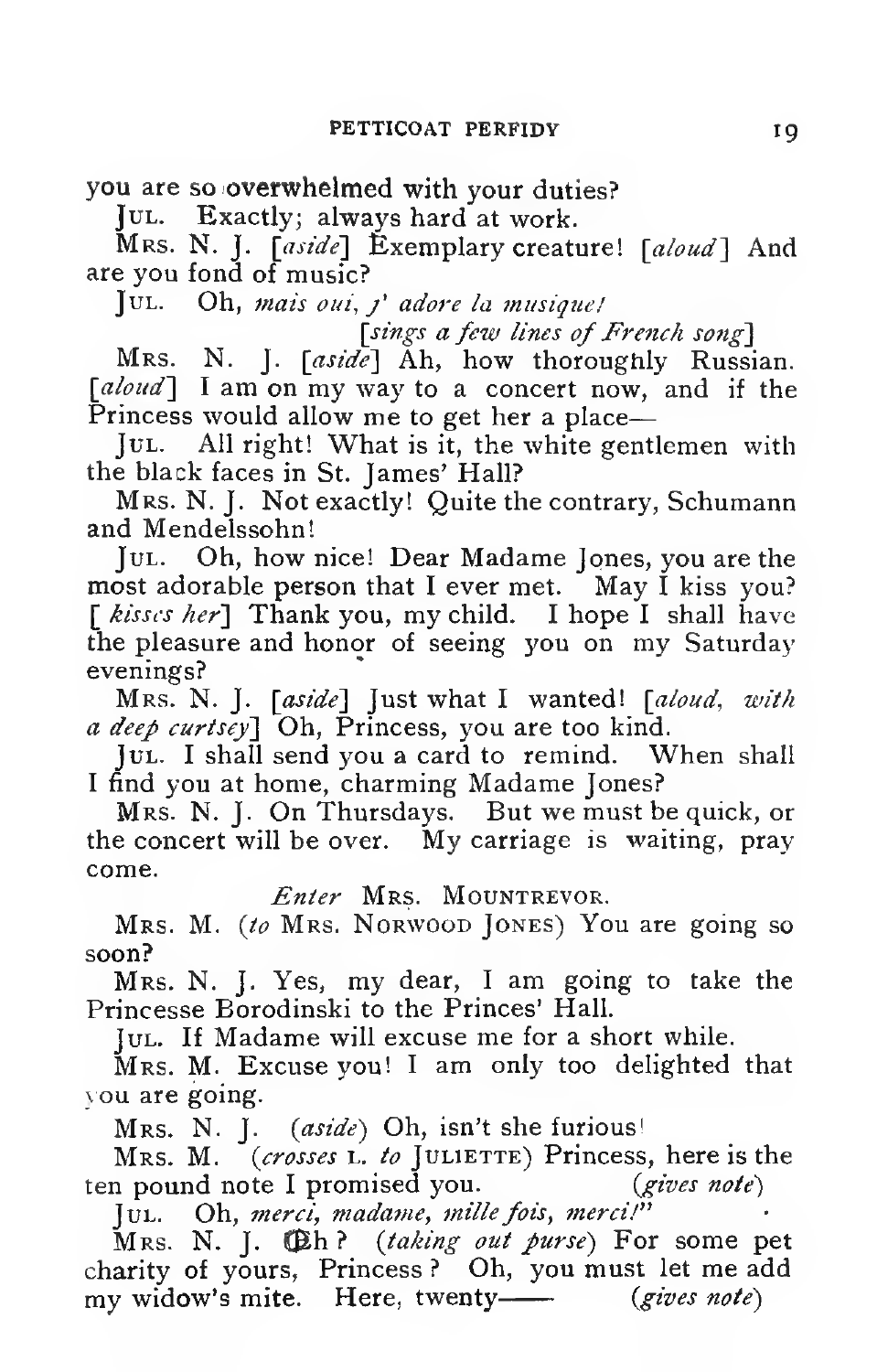JUL. (R.) I really don't know whether-

(looking at Mrs. MOUNTREVOR)

Mrs. M. Oh, accept, Princess; accept by all means. JUL. (to Mrs. Norwood JONES) If you knew what you

are doing.<br>Mrs. N. J. Oh, pray don't thank me; I know what I am about. *(aside to* Mrs. Mountrevor) Do, dearest, ask me to dine here with her this evening.

Mrs. M  $(same tonc)$  Certainly. You shall sit next to her.  $(sits, L.)$ 

Mrs. N. J. Now, Princess, we must really tear ourselves away,

Jul. <sup>I</sup> am quite ready, my dear child, (aside, to MRS. MOUNTREVOR) How long am I to play Princess?

Mrs. M. *(aside, to her)* Till after your return from the concert.

Mrs. N. J. (opening door with great ceremony) Dear Princess

Jul. (same manner) After you, madame, I beg-Mrs. N. J. I could not think of it.

Jul. Oh, if you insist, madame— (sails out of the room with burlesque dignity) Thirty pounds!  $C'est\ magnitude$ 

Mrs. N. J. Good-bye for half an hour, darling. To- morrow all London will know that <sup>I</sup> am the intimate friend of Princesse Borodinski.

Mrs. M. (throwing herself into a chair and laughing *heartily*) Tit for tat! I think I am revenged for the ladies<sup>'</sup> tailor —Herr von Wolfhausen indeed! The concert is at the Princes' Hall—not three minntes' drivel Oh, if my sweet friend, Mrs. Norwood Jones, only finds some of her friends there—or, better still, some of mine who know Juliette by sight. She deserves it, richly deserves it all! (sits, sofa) <sup>I</sup> knew she had a second key to her casket. (taking up Mrs. Norwood Jones' casket) And suppose <sup>I</sup> had been such a fool as to believe in her good faith! And then if she had found (taking note from her pocket) Lord Fabian's extraordinary letter. Of course 1 have never answered it, and if ever he dares to mention the Crystal Palace in my presence, I'll—I'lll tell my husband! And as for Mrs. Norwood Jones— $(re\text{-}enter\,M\text{Rs}.$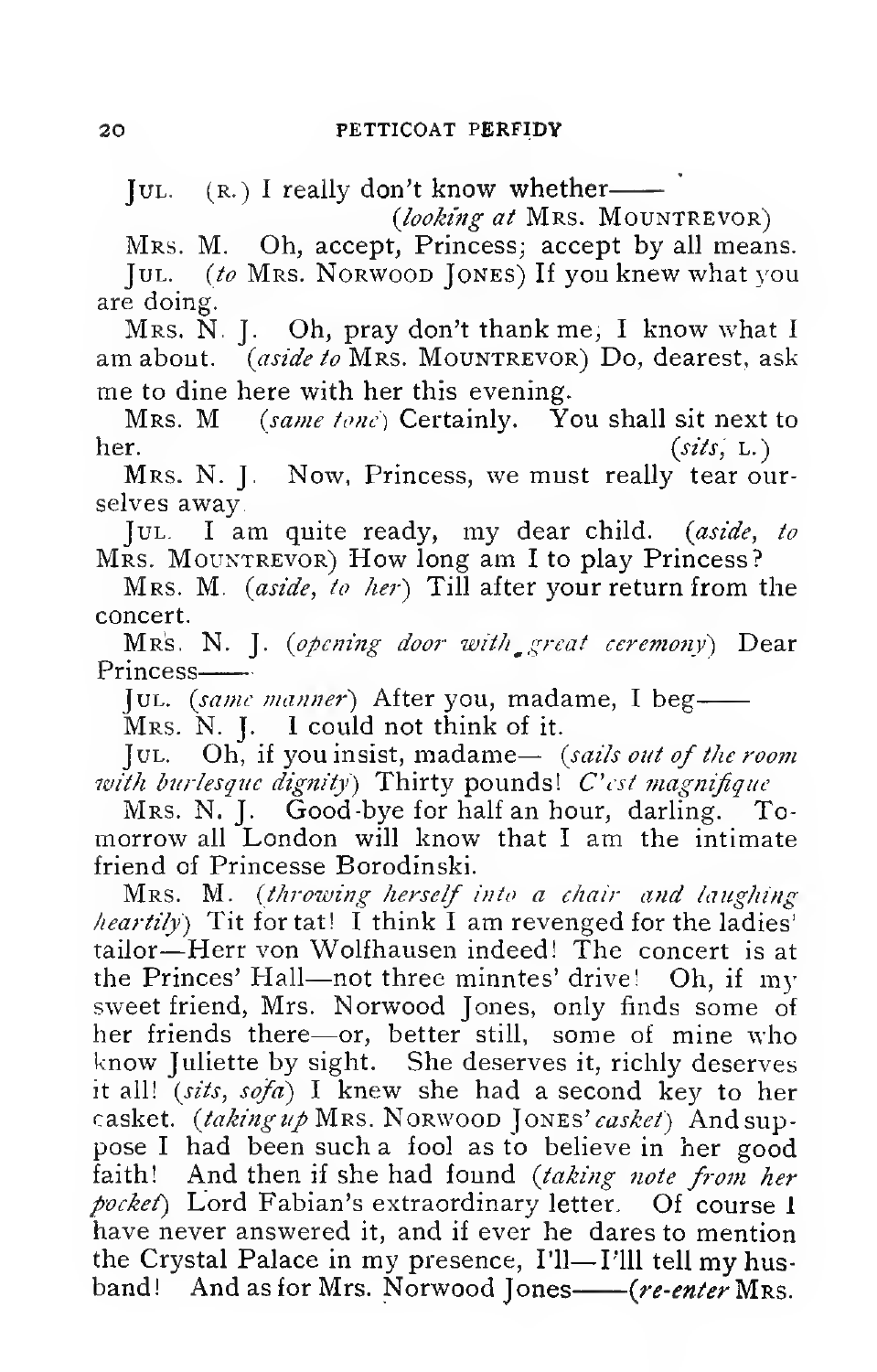Norwood Jones) Why, my dearest, back already?

{embraces) Mrs. N. J. (seizing Mrs. MOUNTREVOR's hands effusive  $\langle \psi \rangle$  Oh, my precious sweet! Such a triumph for me! And I am going to her Saturday evenings.  $(sits, R.)$ 

Mrs. M. But where is the Princess?  $(sii\ s, R. c.)$ 

Mrs. N. J. She is just taking off her bonnet in your room. Weli, we got to the Princes' Hall, but the con cert was just coming to an end; so all we could do was to stand in the doorway and see the people come out.

Mrs. M. Well, yes ?

Mrs. N. J. There were plenty of people <sup>I</sup> knew, and <sup>I</sup> took good care to let them know with whom <sup>I</sup> was. Lady Mary Galloway and others saw me with the Princess. They laughed.

Mrs. M. Oh, they laughed, did they?  $(laughs)$ Mrs. N. J. Yes, dearest, because <sup>I</sup> told them <sup>I</sup> had carried the Princess away from you.

Mrs. M. Oh, <sup>I</sup> am so glad you told them that.

Mrs. N. J. Of course you are.  $(asid\epsilon)$  Isn't she furious! (aloud) And then—Lord Fabian appeared.

Mrs. M. Lord Fabian himself! (aside) Good luck, indeed

Mrs. N. J. <sup>I</sup> whispered to him; and then he laughed more than the others; but as he did not appear- to be acquainted with the Princess, <sup>I</sup> took the liberty of intro ducing him to her.

{rises, laughs)

Mrs. M. You did that! (rises, laughs)<br>Mrs. N. J. (rises) Yes, and as I did so he became so nervous at being introduced to a princess that he laughed more than ever.

Mrs. M. Dear me, how rude !  $(crosses L.)$ 

Mrs. N. J. I am afraid the Princess would think so, but her good tact saved the situation; she laughed more heartily than he did, and poor Lord Fabian was so over come that he left us without saying another word. Now, if <sup>I</sup> am to stop and dine here, <sup>I</sup> must take off some of these things. May I ring for your maid ? (Mrs. Norwood JONES rings bell)

Mrs, M. Of course, she is entirely at your disposal.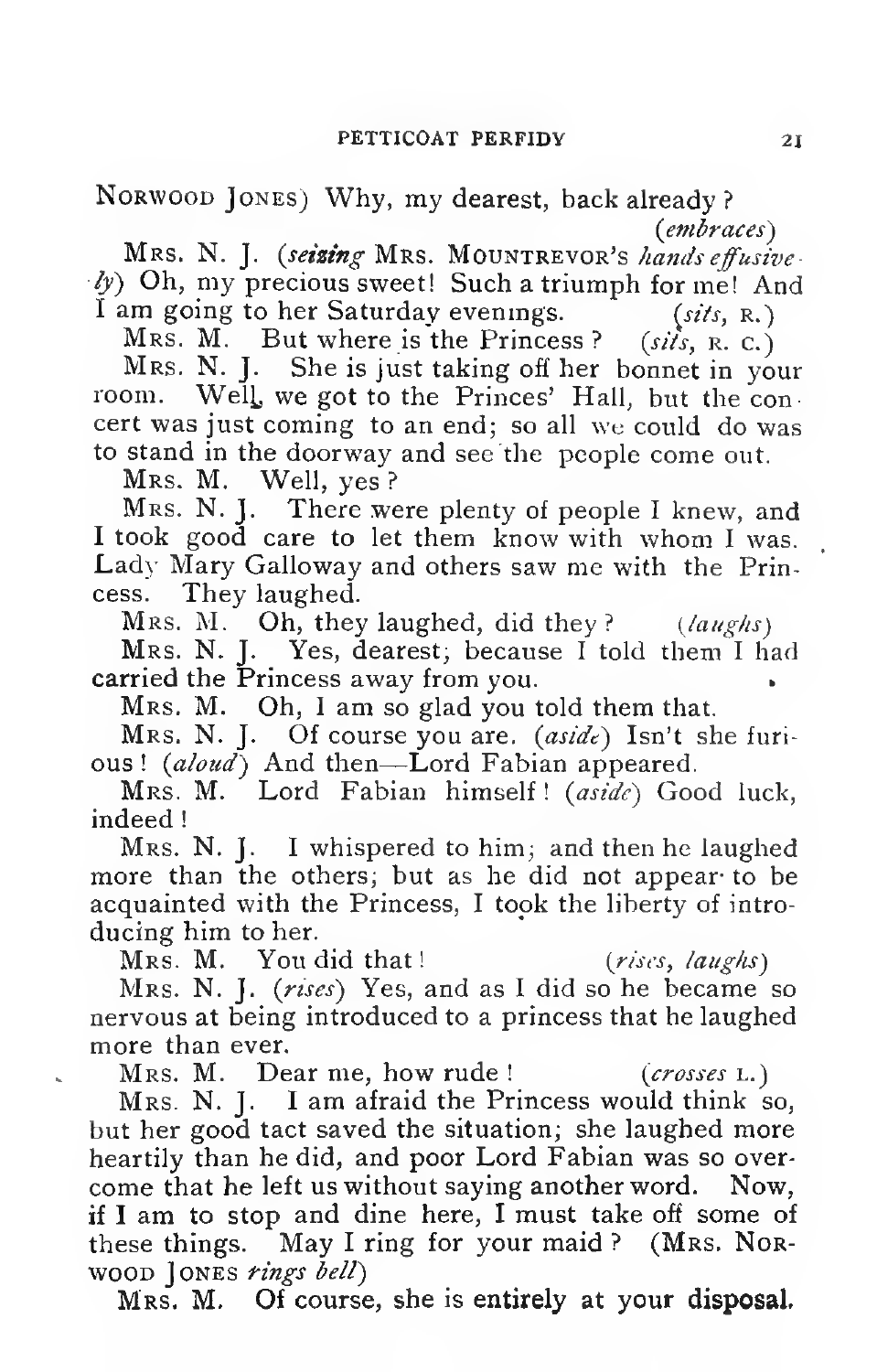## Enter JULIETTE in her ordinary dress.

Jul. Did Madame ring ?<br>Mrs. N. J. Eh ? What ? No! Yes--it can't be ! Mrs. M. It is Juliette, my maid, ci-devant Princesse Borodinsky. (MRS. NORWOOD JONES collapses onto sofa) I owed you one for that opera-box, and you have given me a receipt in full.

Mrs. N. J. Oh, terrible, terrible! the Lady Mary Galloway's laughter

Jul. <sup>I</sup> waited on Lady Mary one year and two months.

(crosses c.)

Mrs. N..J. And Lord Fabian, did you wait on him too?

JUL.  $(modestlv)$  Oh no, madame, it is Lord Fabian Fitznoodle that waits on me.

Mrs. M, What do you mean?

Jul. It is not my fault, madame, if <sup>I</sup> am attractive and if my lord has fallen in love with me. My lord was pleased to say that <sup>I</sup> was the only woman of distinction when we were all down in the country.

Mrs. M. In the country ! But this letter that <sup>I</sup> found in my room? (taking letter from her pocket)

Jul.  $(taking it)$  Oh, merci, madame, I have been looking for. that letter of Lord Fabian's everywhere.

Mrs. N. J. Then there was a letter. (*pointing to* Mrs. MOUNTREVOR's *casket*) And you deceived my confidence ! {rises)

Mrs. M. Of course I did, and you guessed it!

Mrs. N. J. And this letter brought me yesterday by the valet ?

Jul. Another little *billet-doux* for me!

Mrs. N. J. Oh, abominable ! To be trifled with like this!

Mrs. M. Ah, you did arrange your casket for my inspection.

Mrs. N. J. Certainly, how could you doubt it? (she<br>*lls into a chair*) Its thoroughly shocking! (businsss) falls into a chair) Its thoroughly shocking !

Mrs. M. (same business) Its perfectly disgraceful!

Mrs. N. J. Shameful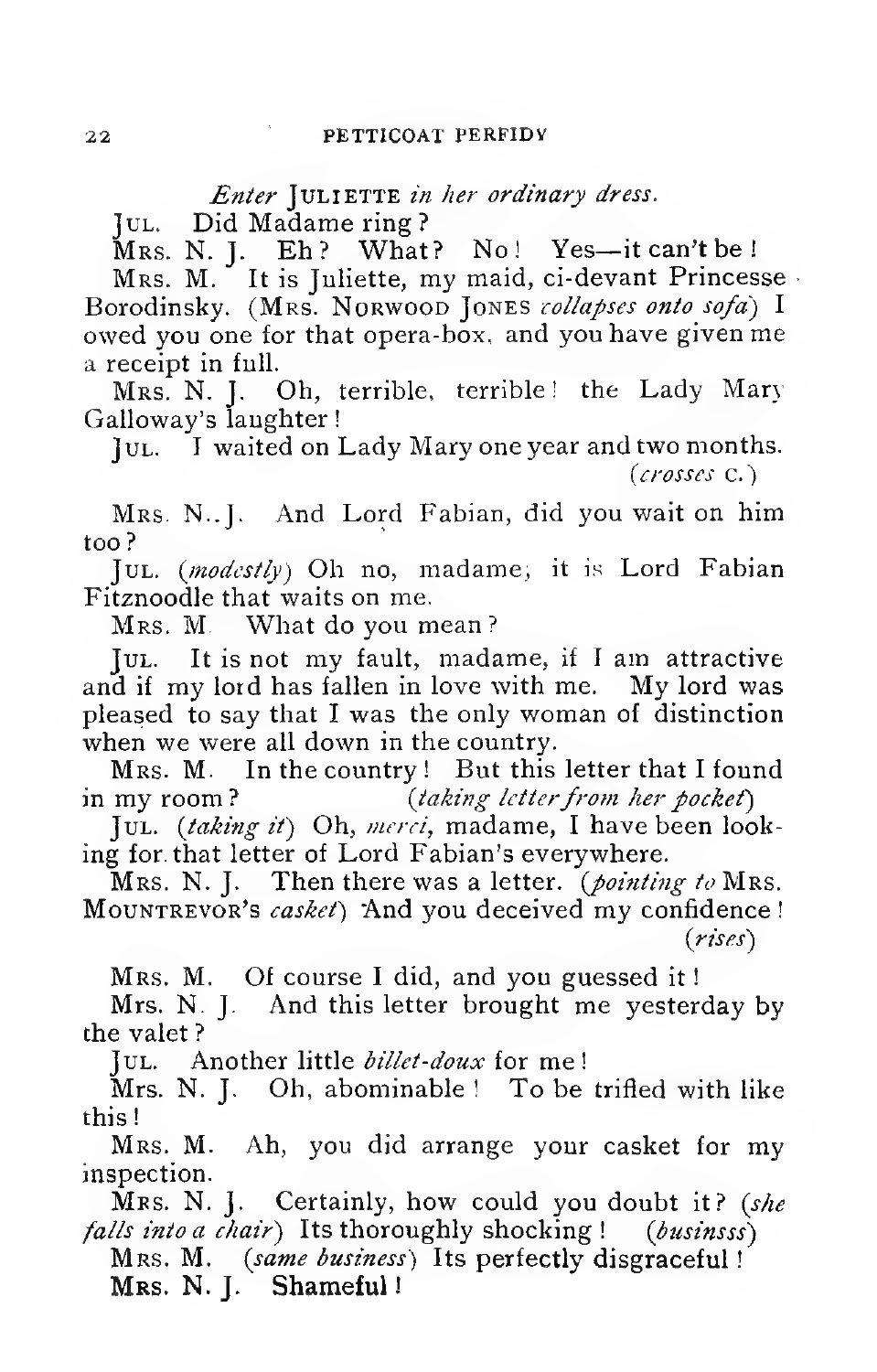Mrs. M. Abominable!

JUL. Will the ladies take any more tea?

Mrs. M. Leave the room.

**CURTAIN** 



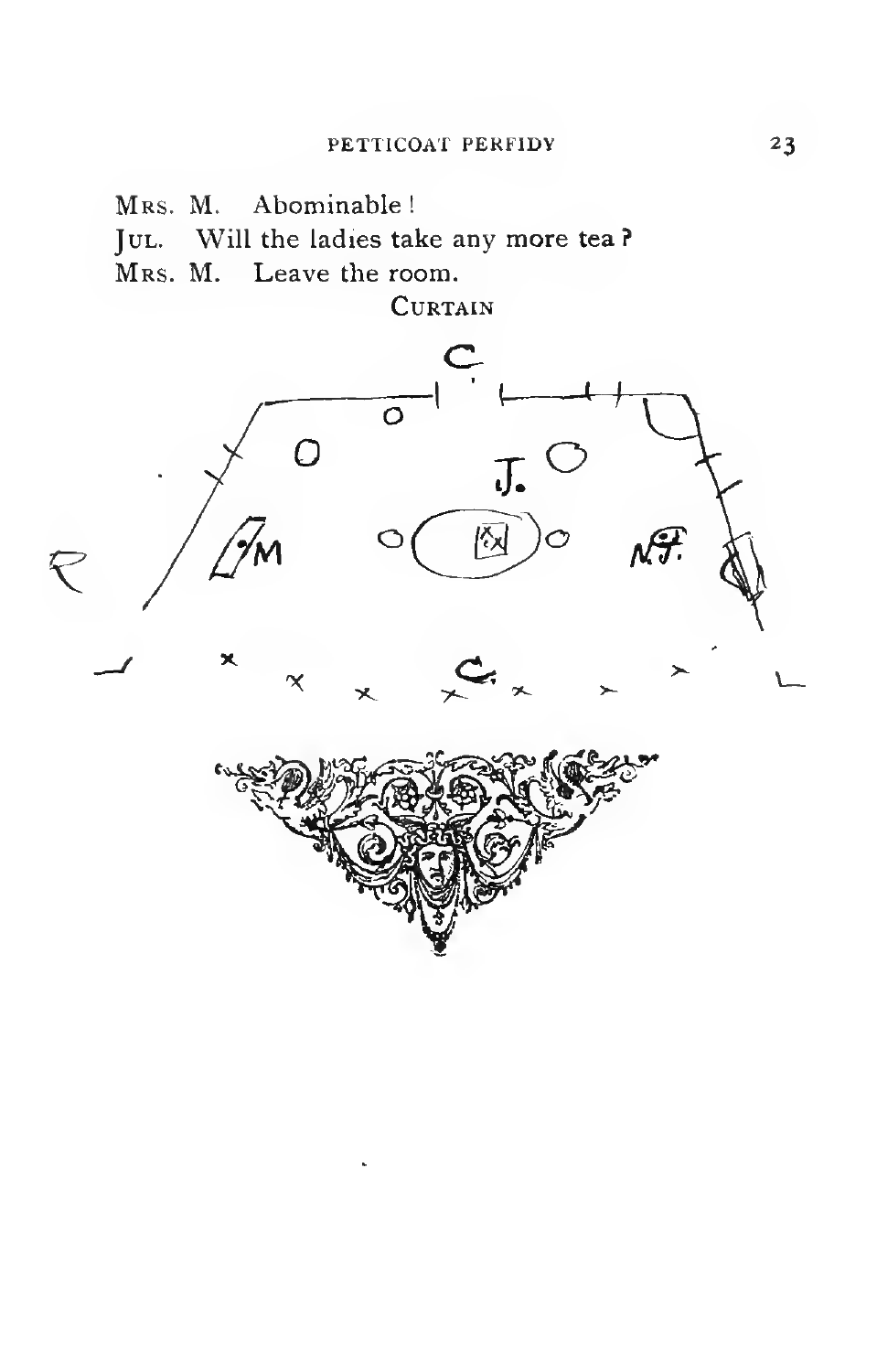## THE OUTCAST'S DAUGHTER.

#### DRAMA IN FOUR ACTS

#### By MARi IN EDDY.

#### Price, cents.

Ten male, five female and one child characters. Play, two and one-half<br>hours. Modern costumes. Three iteretior, one exterior scenes, all easily ar-<br>ranged where there is any scenery at hand. No stronger melodrama has been<br> use of fire arms. Amateurs may play it successfully, it plays Itself, and It is adapted to strong repertoire companies.

#### CAST OF CHARACTERS.

#### SYNOPSIS OP SCENES.

Act I. Ross' private office. "What has given me the honor of this visit?"<br>"I will never sing again. My life has been a sad failure." , 'Good God! My motherl" "I have done wrong, <sup>I</sup> confess, but when <sup>a</sup> mother asks, <sup>a</sup> child must forgive. Oh, Mr. Ross, help me." "You, my rich and famous mother, to you I was nothing, and you—you are nothing—nodaing to me." "Agatha!<br>Agathal My child! My child!"<br>**Act 2...** Agatha's attic., "My poor father. So young and strong. How I

could have loved him." "Yes, Katie is right. I have nothing but bread for<br>my sweet child." "Madam, I vouid lie, if I say she vas auything but a lady."<br>"On the other side, towards the garden, there are a few rooms I have ne

mit murder. How was it!" "I was a weak man and many misfortunes made<br>me despende." "My picture! I must be mad." "You are good, child, but<br>you shall not call me father." "Father! Father!"<br>Act 3. Ross' Garden, "He is so good

**scared, she vas faint." "I hope, sor, yer honor believes in a future life, sor."**<br>"**He wished to see his child; I am his child." "Grandfather, we love you."**<br>"**am his wife.** Do not condemn him."

Address Orders to

#### THE DRAMATIC PUBLISHING COMPANY.

#### CHICAQO.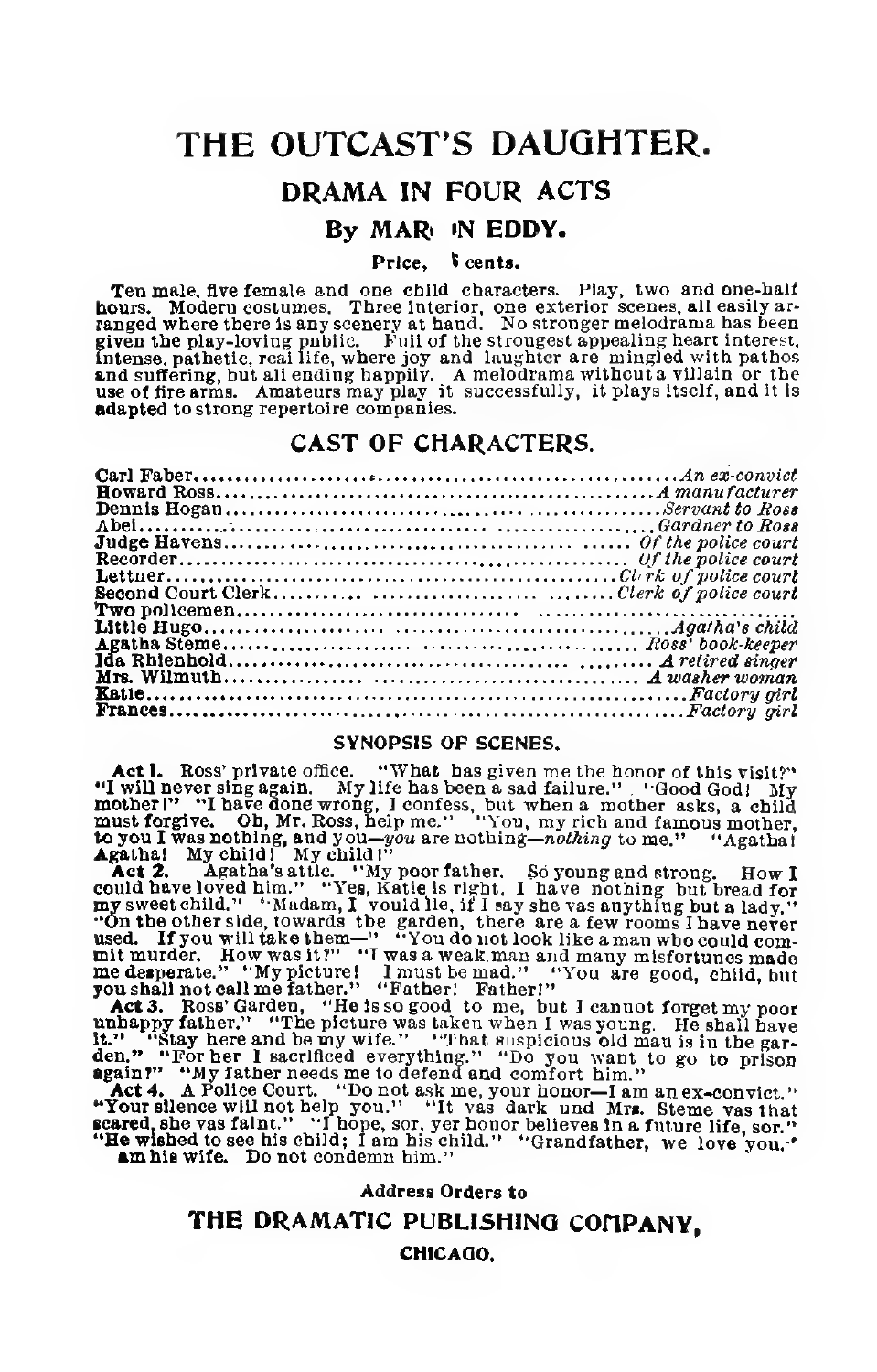## UNCLE RUBE

### AN ORIGINAL HOMESTEAD PLAY IN FOUR ACTS.

#### By CHARLES TOWNSEND.

Author of more than seventy successful productions.

The Finest Rural Drama Ever Published.

PRICE, 2S CENTS.

#### CHARACTERS.

| RUBEN RODNEY, (Uncle Rube) Justice of the Peace, School Trustee, and a |
|------------------------------------------------------------------------|
|                                                                        |
| SIMON SMARLET. a smooth and cunning old villainCharacter heavy.        |
| MARK, his son, a promising young rascalStraight heavy.                 |
| GORDON GRAY, a popular young artistJuvenile lead                       |
| UPSON ASTERBILT. an up-to-date New York dudeCharacter comedy.          |
|                                                                        |
|                                                                        |
|                                                                        |
| MILICENT LEE, "the pretty school teacher"Juvenile tady.                |
| MRS. MARIA BUNN, a charming widow Character comedy                     |
|                                                                        |
| PLACE.-Vermont.<br>TIME-Mid Autumn. PLACE.-Ve                          |
|                                                                        |

TIME OF  $PLAYING$ —Two hours and a quarter.

#### SYNOPSIS.

ACT II. The Old Homestead. Uncle Rube arrives.<br>ACT II. The Constable's office. The plot to ruin Uncle Rube.<br>ACT III. Evening at the old farm. Uncle Rube is arrested.<br>ACT IV. The Constable's office again. The old farmer win

This play was written by one of the most popular of American dramatiats, whose works have been blue whose works of its constant plays of its class ever written. Splendid characters. Powerful climares. Bright wit. Merry hum ties required.

## THE AUTHOR'S OPINION.

Mb. Townsend says of this drama, "I consider that 'Uncle Rube' Is far sur- perlor to any play depicting country life that <sup>I</sup> have yet written."

This is the play for everybody—amateurs as well as professionals. It can be produced on any stage, and pleases all classes, from the most critical city<br>audiences to those of the smallest country towns. Printed directly from the<br>author's acting copy, with all the original stage directions.

#### Address Orders to

THE DRAMATIC PUBLISHINQ COMPANY,

CHICAQO.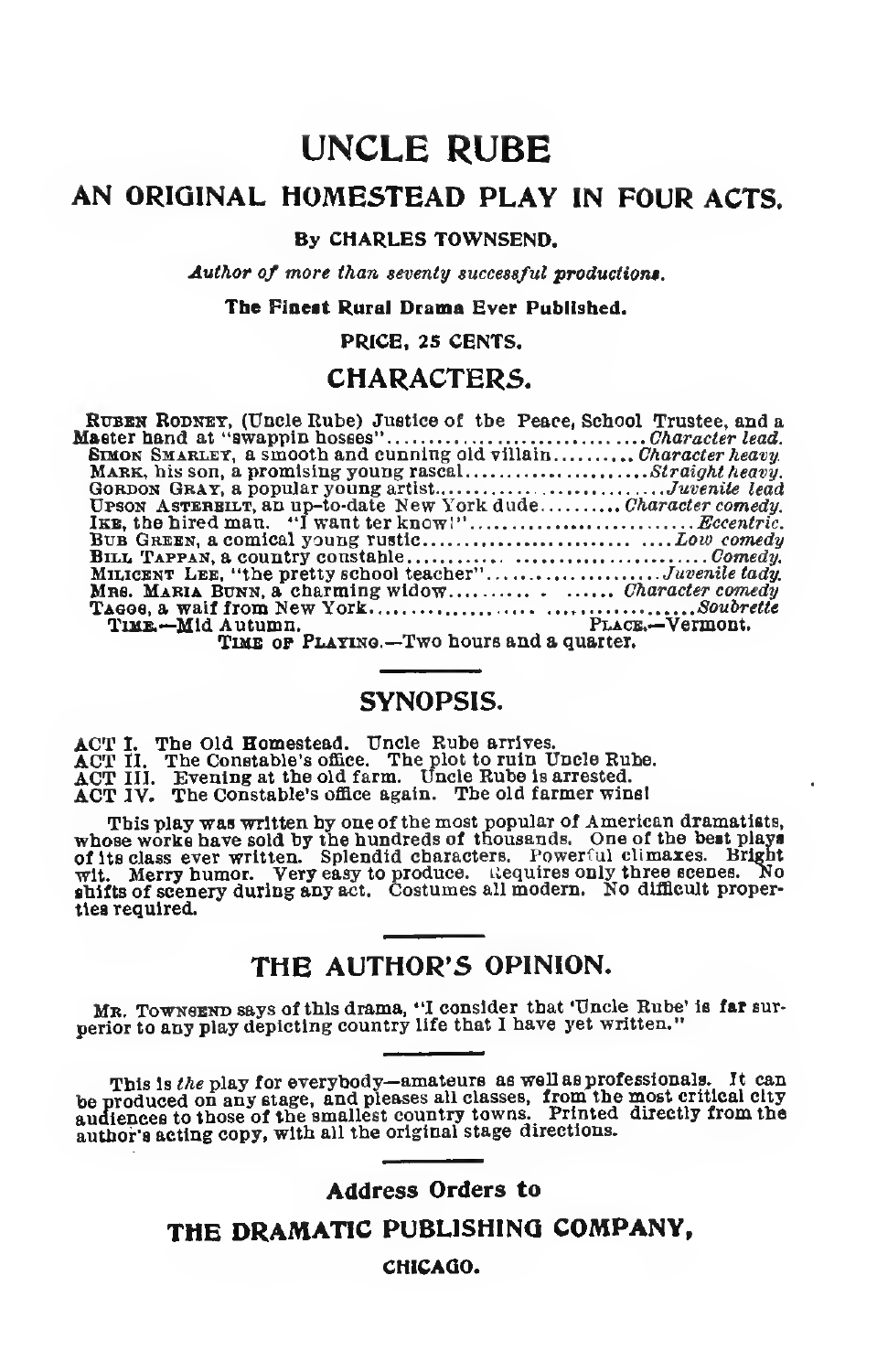# A WOMAN'S HONOR. A DRAHA IN FOUR ACTS.

#### By JOHN A. FRASER.

Author of "A Noble Outcast," "Santiago," "Modern Ananias." etc , etc.

#### Price, 25 cents.

Seven male, three female characters. Plays two hours. For intense<br>dramatic action, thrilling climaxes, upcarious comedy and a story of absorb-<br>ing romantic interest, actors, either professional or amateur, will find few<br>pl sure hit is made every time without difficulty.

#### CAST OF CHARACTERS.

| Dr. Garcia. Surgeon of the MadalineStraight                 |
|-------------------------------------------------------------|
|                                                             |
|                                                             |
| Gregory Grimes. Lester's Private Secretary Eccentric Comedy |
|                                                             |
|                                                             |
|                                                             |
|                                                             |
| NOTE.-Glenn and Garcia may double.                          |

Act 1. The Glenn Mansion, New York City.

Act 2. The Isle of Santa Cruz, off San Domingo. One month later.

Acts <sup>3</sup> and 4. Lester's home at Santa Cruz. Five months later. Be- tween Acts <sup>3</sup> and 4, one day elapses.

#### SYNOPSIS OF INCIDENTS.

Act 1. Handsome drawing<br>room at Glenn's. Sally and Ebenezer. "I may it imputtinent, no, no, Missy." "Papa can't bear Gregory Grimes, but I'm<br>going to marry him if  $1$  feel like it." "Going away?" "I was dizzy for a mo-<br>men

Act 2. Isle of Santa Cruz. "Mark brings his American bride to his<br>home today." "You and I and our child will be no better than servants."<br>"How can I help but be happy with one so good and kind?" "It means I am<br>another man public."

Act 3. Sitting-room in Lester's house. "What has happened? Is my<br>husband asfe?" "Break away, give your little brother a chance." "To tell<br>the truth, my heart is breaking." "Debt of dutyl and I was fool enough to<br>think she

Act 4. "The iness of the general has an ugly look." "The gossips<br>have it she would rejoice to be rid of her husband." "The Gilbert Haill loved<br>is dead." "Standing on the brink of the grave, my vision is clearer." "For-<br>gi

Address Orders to

#### THE DRAnATIC PUBLISHING COMPANY,

#### CHlCAaO.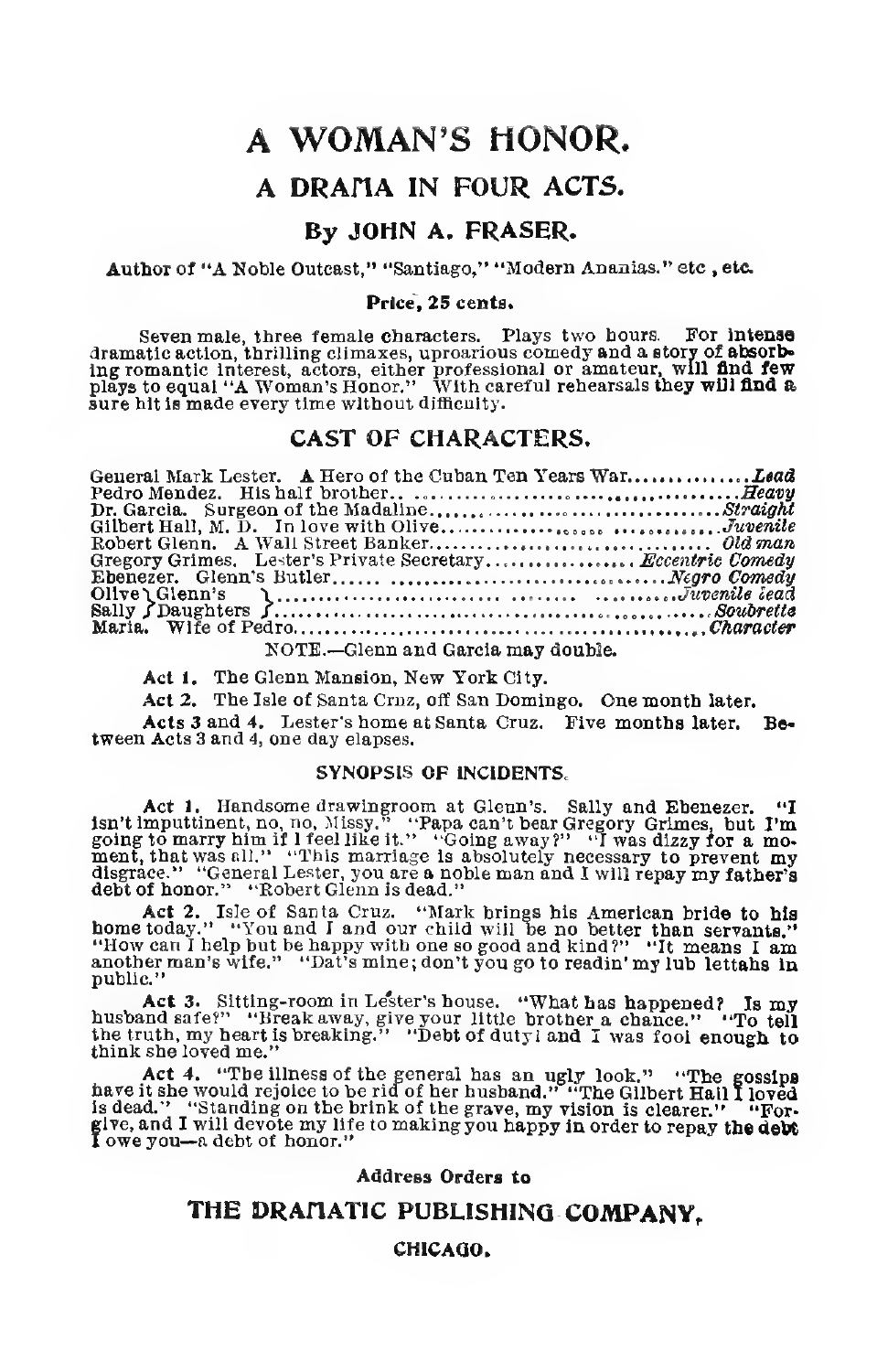## BECAUSE <sup>I</sup> LOVE YOU.

#### DRAMA IN FOUR ACTS.

#### By JOHN A. FRASER.

Author of "A Woman's Honor," "A Noble Outcast," "A Modem Ananias," "Santiago," etc.

#### Price, 25 cents.

Eight male, four female characters. Plays two hours. Modern costumes. This Is probably the strongest drama written of the modern romantic style. Final spheriors story and its sentiment and pathos are of the aterling, honest<br>It is a pure love story and its sentiment and varian with a human heart. The stage<br>business will be found extremaly novel, but easily accomplis

#### CAST OP CHARACTERS.

Imogene Courtleigh. Wilful, wayward and wealthy Juvenile lead Ginger. <sup>A</sup> Gypsy waif Soubreite Nance Tyson. Her supposed mother Character Prudence Freeheart. <sup>A</sup> poor relation Old maid comedy Horace Verner. An artist and accidentally <sup>a</sup> married man Juvenile lead Dinl^ Potts. His chum and incidentally in love with Ginger. Eccentric comedy Ira Courtleigh. Imogene's guardian Heavy Buck Tyson. <sup>A</sup> Gypsy timber Character comedy Elmer Van Slttert. Anglomauiac, New Yorker ..Dude comedy Major Duflfy. County Clerk and Confederate veteran Irish comedy Squire Eipley. A Virginia landlord Character old man Llge. A gentleman of color Negro character

Note: Squire Eipley and Van Sittert may double.

#### SYNOPSIS OF SCENES:

Act 1. "The George Washington," a country tavern in old Virginia. An increase and the explanation of the boards in the order of the order in order in the system in the system in the system in the system in the system in th

Act 2. Lover'sLeap, <sup>a</sup> Blue Mountain precipice. A daring rescue. "Gold does not always purchase happiness, lady,"<br>
income of the need of a happiness, lady,"<br>
income of the stride of the stride of the stride of the stride of him, and lmogene sitting him as if he were a part of herself."<br>
Withi Within I wenty feet of certain death. "Gone? Without even my thanks for<br>
Act 3. The Courtleigh Place. A woman's folly. "And you say his father<br>was a gentleman?' "I have already refused to sign the document." "Stand

back, she is my wife."

Act 4. The "Mountain Studio." "You're too good to let that French girls you." "I struck him full in the face and the challenge followed." "You will not meet this man, dear love?" "It shall, at least, be blow for blow."<br>"I

Address Orders to THE DRAMATIC PUBLISHING COMPANY, CHICAaO.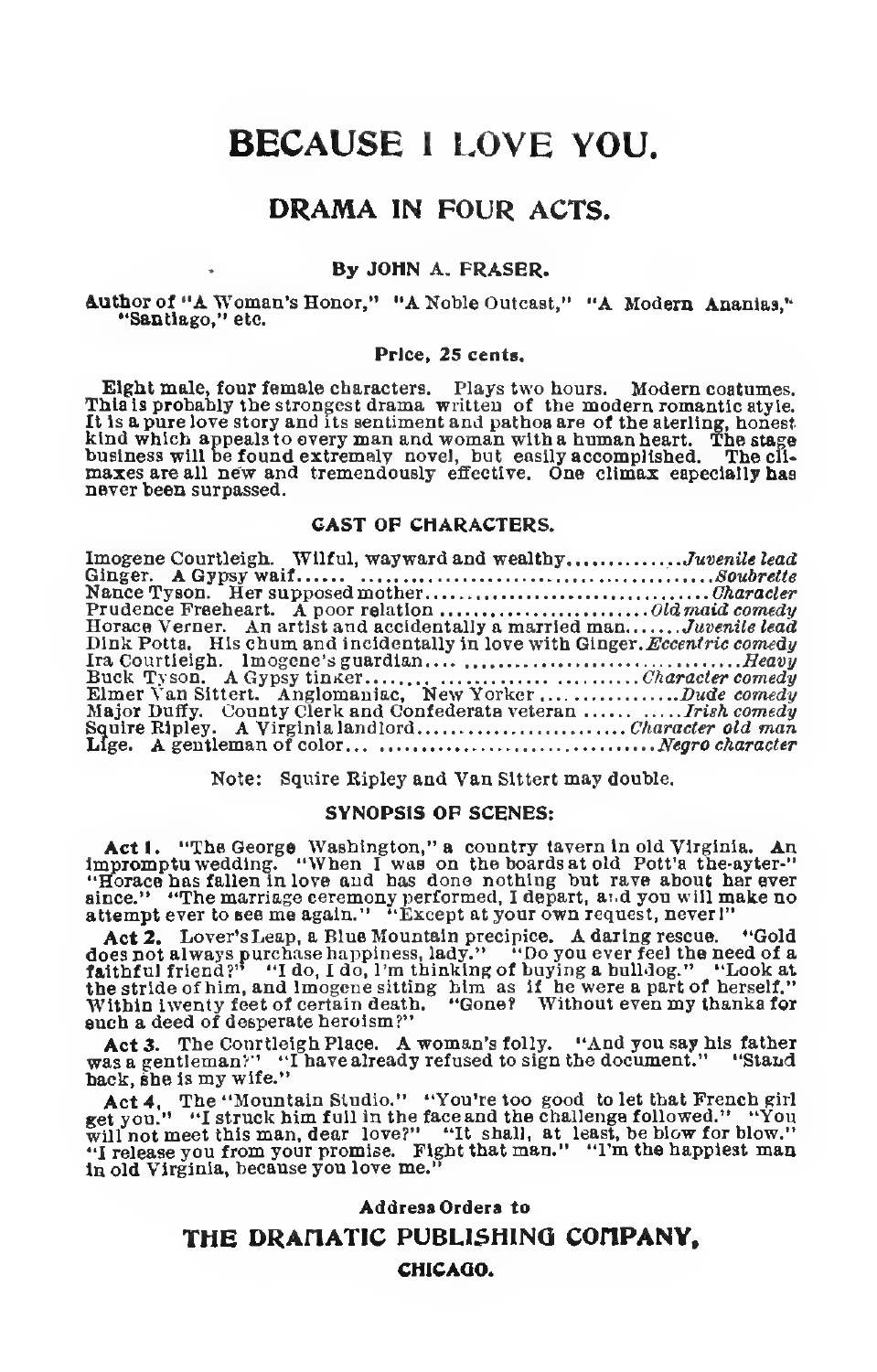## TOMPKIN'S HIRED MAN. A DRAMA IN THREE ACTS.

#### By EPFIE W. MERRiMAN.

Author of "Diamonds and Hearts," "A Pair of Artists", "Through a Matrimo<br>nial Bureau,""Their First Meeting," "Comedies for Children,""Socials,' etc.

Price, 25 cents.

This is a strong play. No tiner character than Dixey, th bired man.<br>has ever been created in American dramatic literature. He compels alternate<br>laughter and tears, and possesses such quaint ways and so much of the milk of human kindness, as to make him a favorite with all audiences. The other<br>male charactera make good contrasts: Tompkins, the prosperous, straightfor-<br>ward farmer; Jerry, the country bumpkin, and Remingtou, the manly young American. Mrs. Tompkins Is a strong old woman part; Julia, the spoiled<br>daughter; Louise, the leading juvenile, and Ruth, the romping soubrette, are<br>all worthy of the best talent. This is a fine play of American life; the s

 $\textbf{CHARACTERS.} \begin{minipage}{0.9\textwidth} \textbf{A}\textbf{sa Tomplkins} & \textbf{CHARACTERS.} \end{minipage} \begin{minipage}{0.9\textwidth} \begin{minipage}{0.9\textwidth} \textbf{Chay-The hired man, and one of nature's noble.} \end{minipage} \begin{minipage}{0.9\textwidth} \begin{minipage}{0.9\textwidth} \textbf{A half-grown, a wkward country had.} \end{minipage} \begin{minipage}{0.9\textwidth} \begin{minipage}{0.9\textwidth} \textbf{A half-grown, a wkward country had.} \end{minipage} \end{minipage$ 

# Louise—The daughter whom Mr. Tompkins believes to be his own.<br>Ruth—Mr, Tompkin's niece, and a great romp.<br>PLAYS ABOUT TWO HOURS.<br>SYNOPSIS:

**SYNOPSIS:**<br> **Act 1.** Sewing carpet rags. "John and I are engaged." "Well, you<br>
can disengage yourself, for you'll never be married." "Mrs. Clark, she's took<br>
worse." Who makes the cake? Julia declines to sew carpet rags. John gets a situation in the city. Farewell. "It's a dandy scheme, all the same. We'll have our party in spite of Aunt Sarah." "Oh, I'm so happy."

same. We'll have our party in spite of Aunt Sarah." "Oh, I'm so happy."<br>The quartette. Curtain.<br>The Act 2. Chopping mince-meat. The letter. Louisa faints. "How dare<br>you read a paper that does not concern you? "You have rob "It looks zif they'd got teh be a change here purty darned quick, an' zif Tm<br>the feller 'lected teh bring it 'bout.'' "None o' my bizness, I know, but—<br>I am her father !'' "It's love the lectle one wants, not money.'' "It

'sitions.'' Curtain.<br>
Act 3. Dixey builds the fire. "Things haint so dangerons when every-<br>
body's got his stummlek full." The telegram. "It means that Louise is my<br>
promised wife." "By what right do you insimuate that th

Curtain. ADDRESS ORDERS TO THE DRAMATIC PUBLISHING COMPANY, CHICAQO.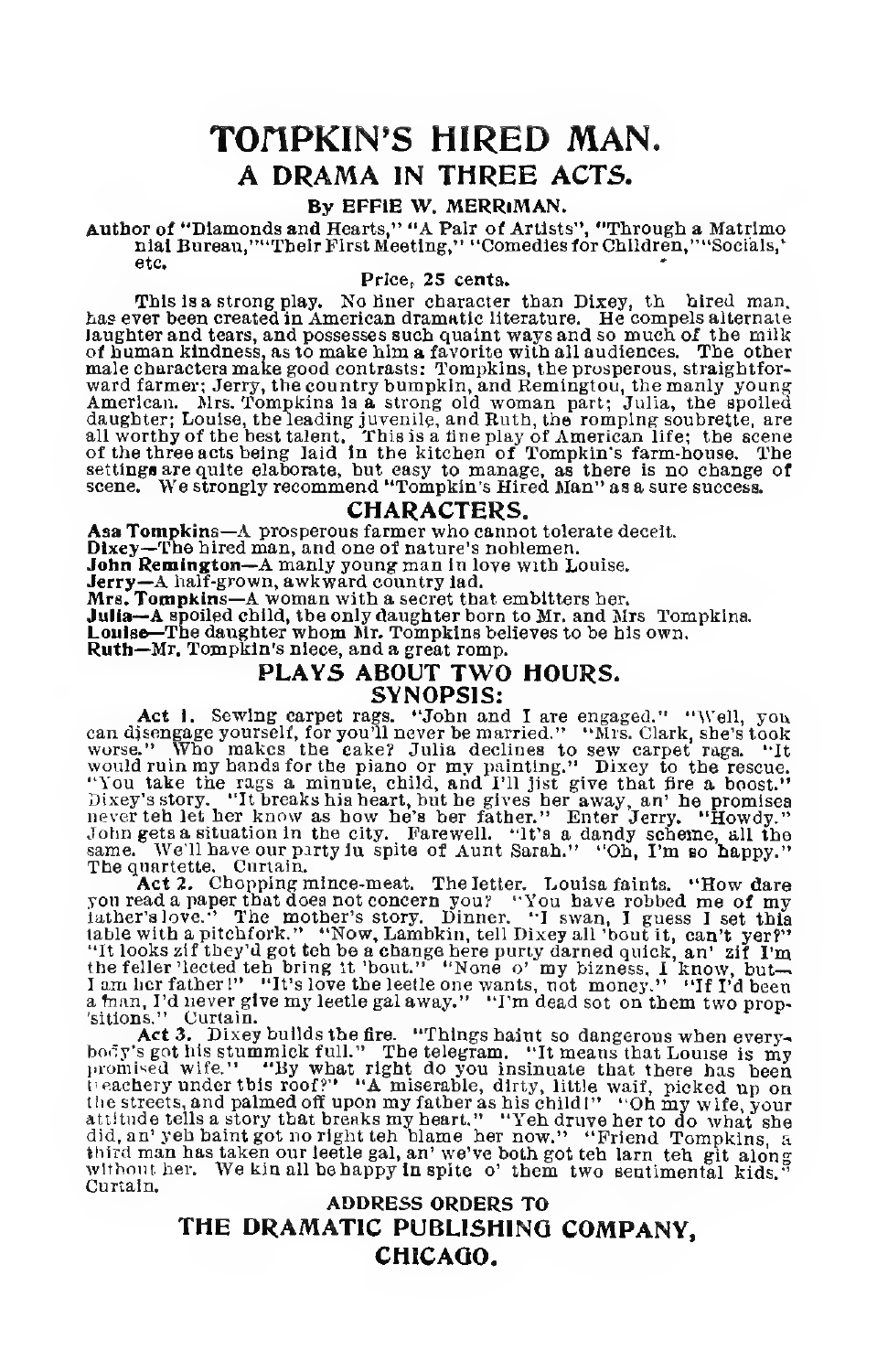## DIAMONDS AND HEARTS

# A Comedy Drama in Three Acts.

By EFFIE W. MERRIMAN.

#### Price, 25 cents.

This new play has bounded at once into a wide popularity. The good plot, the strong "heart" interest, and the abundant comedy all combine to make a most excellent drama. "Bub" Barnes is a flue character of thejosh Whit comb type, and his sister is a worthy companion "bit." Sammy Is an excruciatingly funny little darkey. The other characters are good. Fine opportunity for introducing specialties. The play has so many good points that It nerer fails to be a success.

#### CAST OF CHARACTERS.

| BERNICE HALSTEAN, a young lady of eighteen, with an affection of the  |
|-----------------------------------------------------------------------|
|                                                                       |
| AMY HALSTEAN, her sister, two years younger, fond of frolic,          |
| INEZ GRAY, a young lady visitor, willing to share in the fun.         |
| MRS. HALSTEAD, a widow, and stepmother of the Halstead girls          |
| HANNAH MARY BARNES, or "Sis," a maiden lady who keeps house for her   |
|                                                                       |
| DWIGHT BRADLEY, a fortune hunter and Mrs. Halstead's son by a former  |
|                                                                       |
|                                                                       |
| SAMMY, the darky bell-boy in the Halstead house                       |
| ABRAHAM BARNES, or "Buh," a yankee farmer, still unmarried at forty-a |
|                                                                       |
|                                                                       |
|                                                                       |

Time of playing, two hours. Two interior scenes. Modern costumes.

#### SYNOPSIS OF INCIDENTS.

Act. f. Parlor of the Halstead home. The young doctor. The three girls<br>plot to make his acquaintance. An affection of the heart. "Easy to fool a plot to make his acquaintance. An afEection of the heart. "Easy to fool <sup>a</sup> young doctor," but not so easy after all. The stepmother and her eon. The stolen diamonds. The missing will. Plot to win Bernice. "I would not marry Dwight Bradley for all the wealth the world contains." Driven from

home.<br>
Act 2. Kitchen of the Barnes' farm house. Bub takes off his boots. The<br>
new school ma'am. "Supper's ready." "This is our nephew and he's a doc-<br>
tor." Recognition... A difficult problem in arithmetic. The doctor to

knock yer durned head off." The jewels found in Bernice's trunk.<br>
Act 3. Parlor of the Halstead home. "That was a lucky stroke—hiding<br>
those diamonds in her trunk." The schemer's plot mis-arries. Abe and<br>
Sammy join hands. all to fool a young doctor."

Address Orders to

#### THE DRAMATIC PUBLISHINQ COMPANY,

CHICAGO.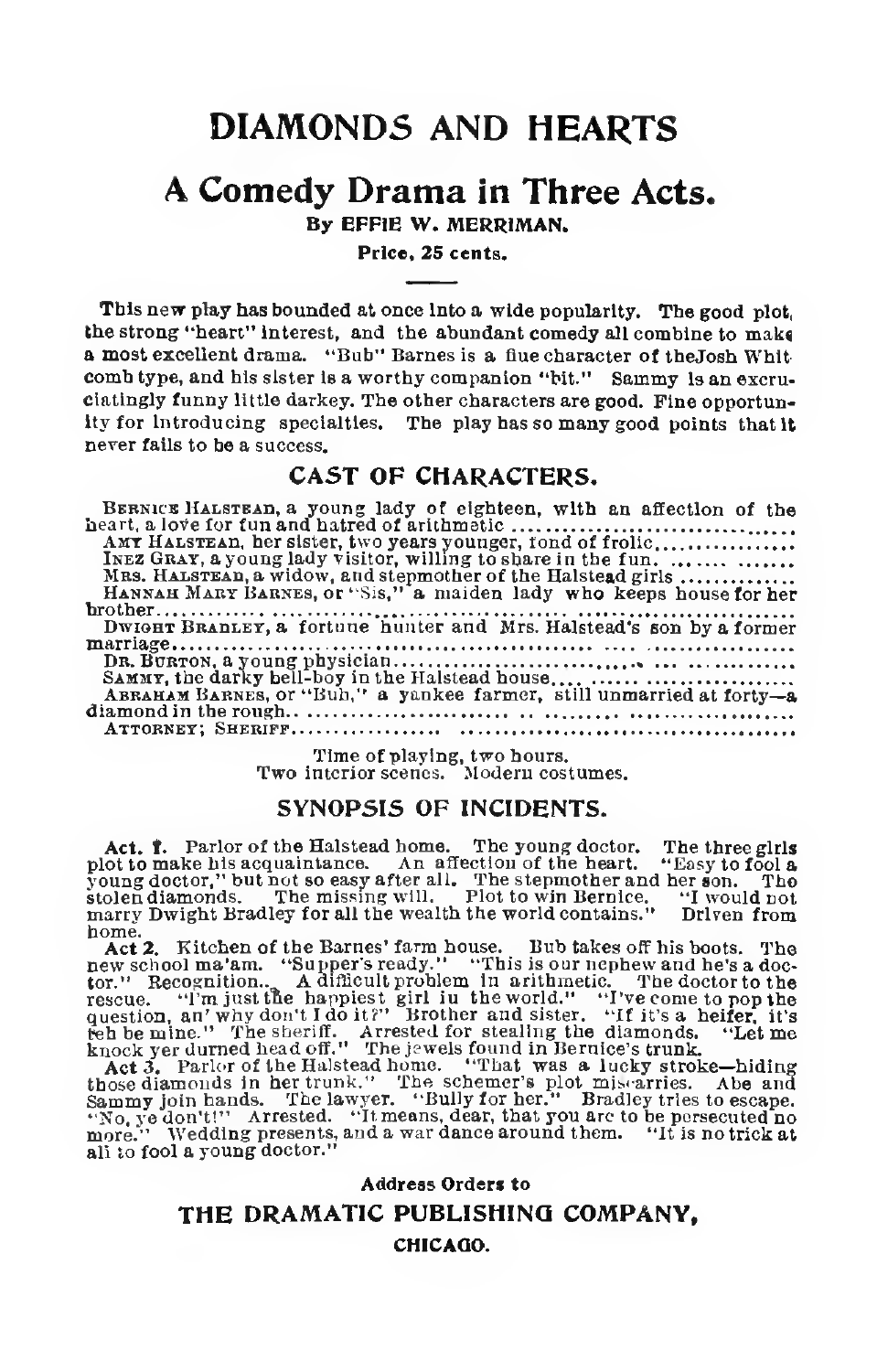## CAPT. RACKET A COHEDY IN THREE ACTS.

BY

#### Char!es Townsend.

#### PRICB 25 Cents.

This latest play by Mr. Townsend will probably be one of his most popular productions; it certainly is one of his best. It is<br>full of action from start to fini.:li. Comic situations follow one after another, and the act endings are especially strong and lively. Every character is good and all reds of undant opportunity for effective work. Can be perfective women, if desired. The same scene is used for all the acts, and it is an easy interior. A most excellent play for repertoire companies. No seeker for a good play can afford to ignore it.

#### CHARACTERS.

CiPT. ROBBHT Racket, one of the Nation\_l Gcmrd. <sup>A</sup> lawyer when he has nothing else to do, and <sup>a</sup> liar all the time , Comedy Lead. Obadiah Dawson, his uncle, from J-'^an, "where they make tea.\*'

Corman Corporation Corporation Corporation Corporation Corporation Old Man, Timoth Toldman, his friend, who married for it. Juvenil Man.<br>Timother Tolman, his friend, who married for money and its sorry for it. Juvenil Man. Me. DALBOT, his father-in-law, a jolly --decove Eccentric. However, his father-in-law, a jolly --decovered to the confusion.<br>HoBaoN, a waiter from the "Cafe Gloriana," who adds to the confusion. CLARICE, the Captain's pretty wife, out for a lark, and up to "anything" Claeice, the Captain's pretty wile, out f^r <sup>a</sup> lark, an^i up to "anything awful" Comedy Lead. Mb3. Tolman, <sup>a</sup> lady with <sup>a</sup> temper, who finds her Timothy <sup>a</sup> vexation ofsplrlt '.0-d-Woman. Katt, <sup>a</sup> mischievous maid Soubrette. TooTST, the "Kid." Tim's olive branch Props.

#### SYNOPSIS.

ACT I. Place: Tim's country home on the Hudson near New York.<br>Time: A breezy morning in September. The Captain's fancy takes a flight<br>and trouble begins.

Act II. Place: the same. Time: the next morning. How one yarn<br>requires another. "The greatest liar unhung." Now the trouble Increases<br>and the Captain prepares for war.

Act III. Place: The same. Time: Evening of the same day. More mis-<br>avv. A general muddle. "Dance or you'll die." Cornered at last. The 'Japtain owns up. . All serene.

1'ime of playing: Two hours.

#### Address Orders to

#### THE DRAMATIC PUBLISHING COMPANY,

#### CHICAQO.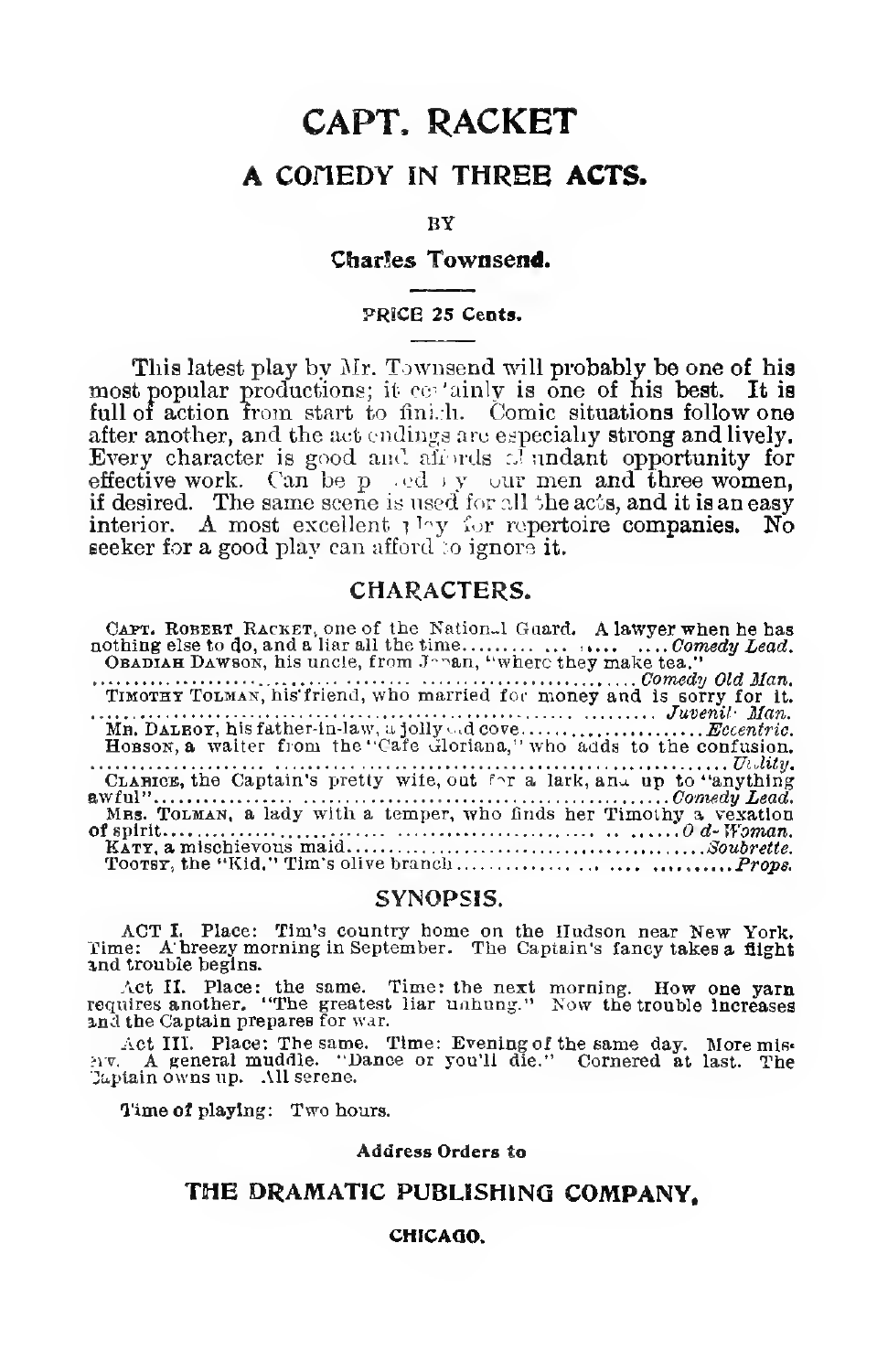## DUMONT'S

## MINSTREL JOKE BOOK.

A Collection of jokes arranged for End-JIen, both professional and amateur. Never before collected and published in a clear manner and with bright dialogue for End-Nen and Interlocutor. They form a book of the newst, most humorous and qualitiest matter ever arranged. Any reader may, with assured success, deliver them to any assemblages before whom he may appea

careful gathering of years—and only the best and "sure laugh" producers ire incorporated in this book."

#### Price, 25 cents.

#### PARTIAL CONTENTS.

Arithmetic of Love, "Ask a Policeman," All about Novels, At Ni**agara**<br>Falls, "A. P. A." and Bricks, Advantages of Education, All Sorts, Army<br>and its Soldiers, Bad Case of Lying, Base Ball, Breach of Promise, Burglars, Boston's Correct Language, Bravery in Battle, Fishing, Funny Signs and Borrowed Pants, Fish makes Brains, Firing of the Canon, Climatic Changes, Clancy as a Diver, "Couldn't find a Police-man," Colorel Pepper, "Curio ing, Poultry and Fruit, Power of Language, Perhaps 1 Will and Perhaps 1 Won't, Peculiarities of Speech, Pumpkin Pie, Pumpkin Steffenents, Ragged Jacket, Raising Grass-hoppers. Taught His Wife a Lesson, Thought it was a Boa Ship called "She?" "What is Love?" "We are all Bottles," "'Wish the Gun had gone off," Writing <sup>a</sup> Novel. Li

> Address Orders to THE DRAMATIC PUBLISHING COMPANY, CHICAGO.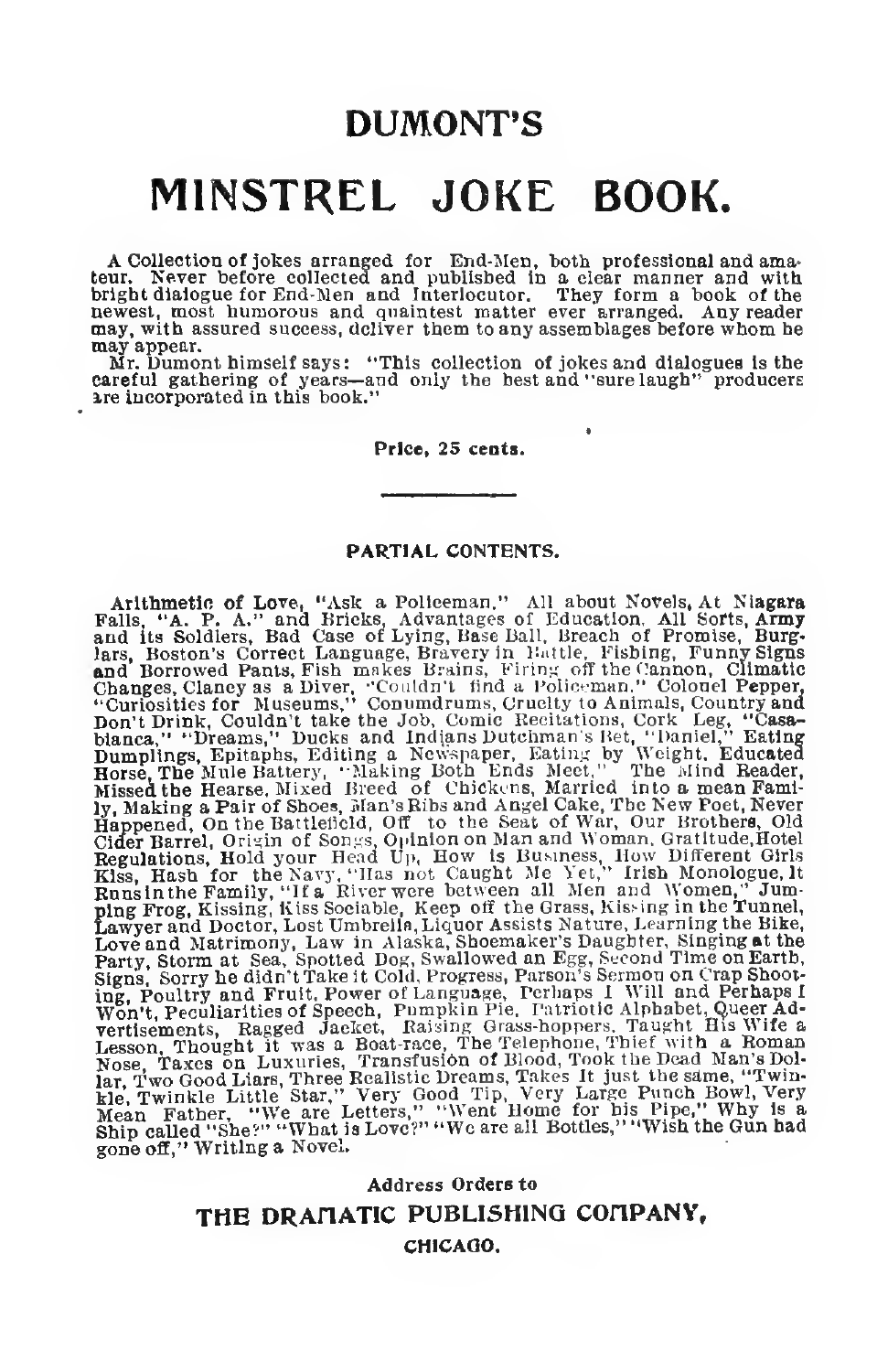# THE SPINSTERS' CONVENTION. (The Original 0!d Maids' Convention.) Price, 25 Cents.

An evening's entertainment which is always a sure hit and a money-maker. Has been given many hundred times by schools, societies and churches, with the greatest success. An evening of refined fun. It requires from twelve to twenty ladies and two gentlemen, although ladies may take the two male parts. A raised platform with curtains at the back is all the stage requires, but a fully equipped opera stage may be utilized and to great advantage.

Eidiculous old maid costumes, with all their frills and furbelows, their cork-screw curls, mittens, work bags, bird cages, etc., are the proper costumes. Later on in the program some pretty young women in modern evening dress are required. The latter should each be able to give a number of a miscellaneous program, that is, be able to sing, play some instrument, dance, whistle or recite well.

This entertainment utilizes all sorts of talent, and gives each participant a good part. Large societies can give every member something to do.

## SYNOPSIS.

Gathering of the Members of the Society.-The Roll-Call.-The Greeting Song. —Minutes of the last meeting.—Eeport of The Treasurer. —Music: "Sack Waltz."—Apaperon Woman's Rights. —Song: "No One to Love, None to Caress." —Reading of "Marriage Statistics."—The Advent of the Mouse. —Initiation of two Candidates into the Society. —The Psalm of Marriage. —Secretary's Eeport on Eligible Men.—A Petition to Congress. —Original Poem by Betsy Bobbett.—Song: "Why Don't the Men Propose?"—Report of The Vigilance Committee. —An Appeal to the Bachelors. Prof. Make-over. —The Eemodeloscope.-Testimonials.—The Trans- formation and <sup>a</sup> miscellaneous program.

#### ADDRESS ORDERS TO

### THE DRAMATIC PUBLISHINQ COMPANY,

#### CKICAQO.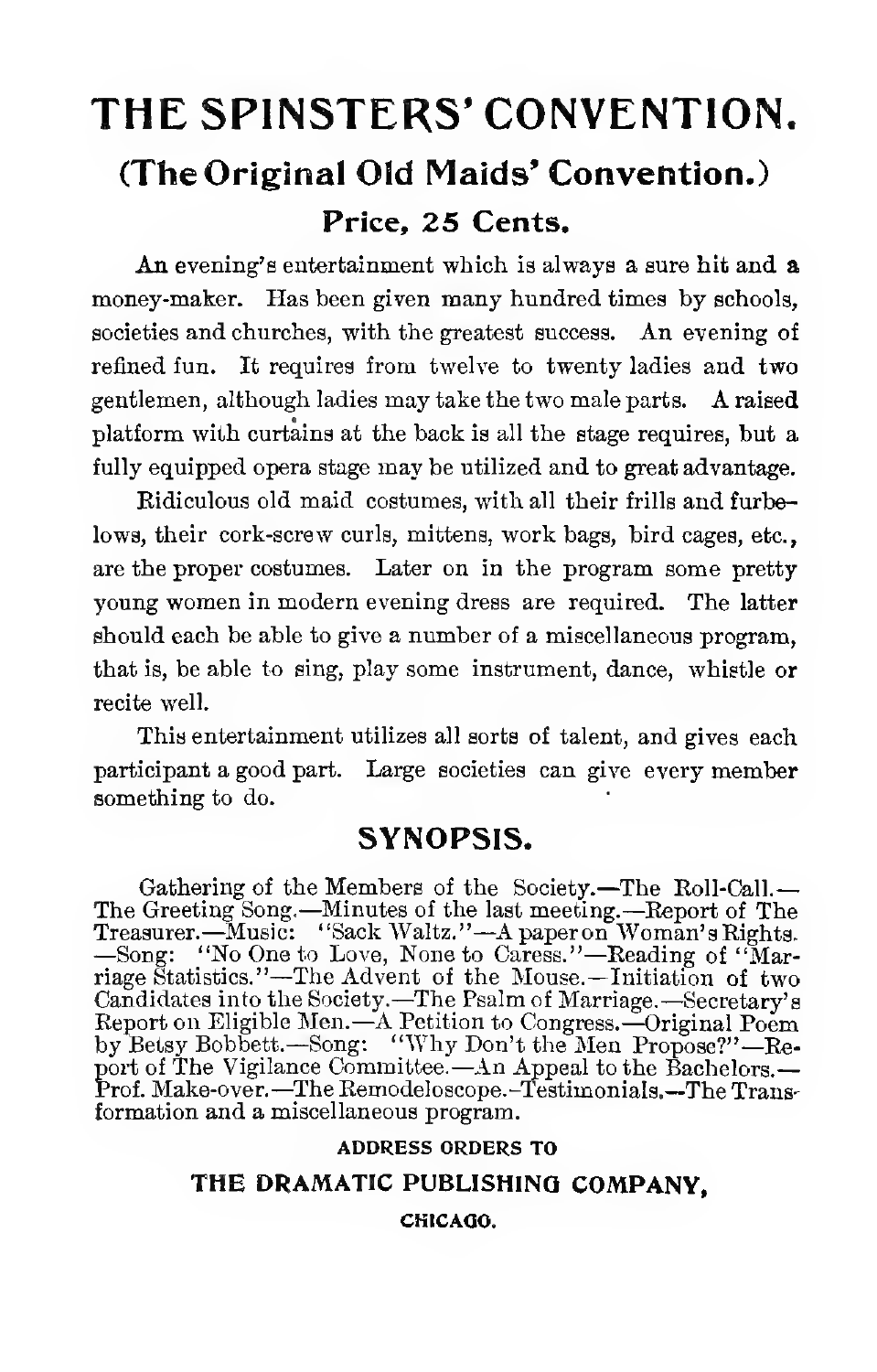## HAQEMAN'S MAKE-UP BOOK.

#### By MAURICE HAQEMAN.

#### Author of "What Became of Parker," "Prof. Robirson." "Hector." "Mrs. Muloahy," "The First Kiss," "By Telephone," "To Bent," etc.

#### Price, 25 cents.

The Importance of an effective make-up is becoming more apparent to the professional actor every year, but hitherto there has been no book on the subject describing the modern methods and at the same time covering all<br>branches of theart. This want has now been filled. Mr. Hageman has had<br>an experience of twenty years as actor and stage-manager,and his well-known literary ability has enabled him to put the knowledge so gained into shape<br>to be of use to others. The book is an encyclopadia of the art of making up.<br>Every branch of the subject is exhaustively treated, and few questions ble hand-book. It is not only the *best make-up book* ever published, but it It Is not likely to be superseded by any other. It is absolutely indispensabl**e** to every ambitious actor.

#### CONTENTS.

Chapter I. General Remarks.<br>Chapter II. Grease-Paints, their origin, components and use.<br>Chapter III. The Make-up Box. Grease-Painta, Mirrors, Face Powder and<br>Priff, Exora Cream, Rouge, Liquid Color, Grenadine, Blue for th Spirit Gum, Scissors, Artists' Stomps, Cold Cream, Cocoa Butter, Recipes ior<br>Cold Cream.<br>Chapter IV. Preliminaries before Making up; **the Straight Make-up** 

and how to remove it.<br>Chapter V. Remarks to Ladies. Liquid Creams, Rouge, Lips. Eyebrows,<br>Eyelashes, Character Roies, Jeweiry, Removing Make-up.<br>Chapter VI. Juveniles. Straight Juvenile Make-up, Society Men,<br>Young Men in I

Cheeks, etc.<br>Chapter VII. Adults, Middle Aged, and Old Men. Ordinary Type of<br>Manhood, Lining Colors, Wrinkles, Rouge, Sickly and Healthy Old Age

Ruddy Complexions.<br>Chapter VIII. Chapter VIII. Comedy and Character Make-ups. Comedy Effects, Wigs, Beards, Eyebrows, Noses, Lips, Pallor of Death.<br>Chapter IX. The Human Features. The Mouth and Lips, the Eyes and Chapter IX. The Human Features. The Mouth

Eyelids, the Nose, the Chin, the Ear, the Teeth.<br>Chapter X. Other Exposed Parts of the Human Anatomy.

Chapter XI. Wigs, Beards, Moustaches, and Eyebrows. Choosing <sup>a</sup> Wig, Powdering the Hair, Dimensions for Wigs, Wig Bands, Bald Wigs, Ladies' Wigs, Beards on Wire, on Gauze, Crape Hair, Wool, Beards for Tramps, Moustaches, Eyebrows.

Chapter XII. Distinctive and Traditional Characteristics. North American Indians, New England Farmers, Holticians.<br>American Indians, New England Farmers, Hoosiers, Southerners, Politicians.<br>Cowboya, Miners, Quakers, Tramps roons, Negroes, Soldiers during War, Soldiers during Peace, Scouts, Pather, Puritans, Early Dutch Settlers, Englishmen, Scotchmen, Frenchmen, Trishmen, Frenchmen, Trishmen, Frenchmen, Tempers, Tempers, Scandina-<br>Frenchmen,

#### Address Orders to

#### THE DRAMATIC PUBLISHINQ COMPANY,

#### CHICAQO, ILLINOIS.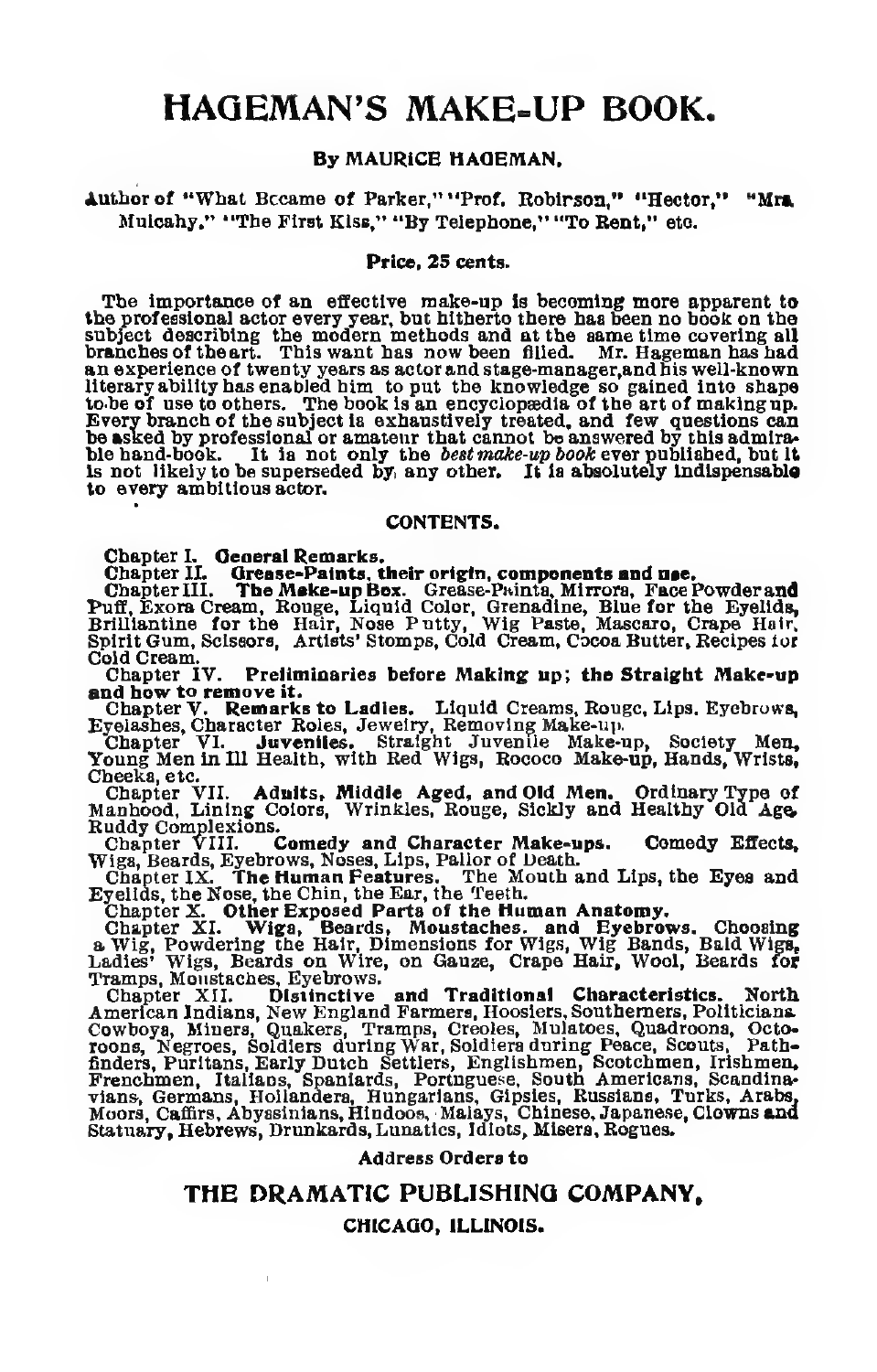AYS.

REING the largest theatrical booksellers in the United States, we keep in stock the most  $||$ complete and best assorted lines of plays and entertainment books to be found in this country.

We can supply any play or book pub lished. We have issued <sup>a</sup> 144-page catalogu of the best 1500 plays and entertainment book published in the U. S. and England. It coni tains a full description of each play, giving  $number of characters, time of playing, scenery$ costumes, etc. This catalogue will be sent free on application.

The plays described are suitable for am ateurs and professionals, and nearly all of then $\ddot{\hspace{0.1cm}\text{m}}$ may be performed free of royalty. Persons in terested in dramatic books should examine ou catalogue before ordering elsewhere.

THE DRAMA TCPPPZOFFPACOBRANY, SUCCESSORS TO HAROLD ROORBACH, <sup>18</sup> Ann Street, New York,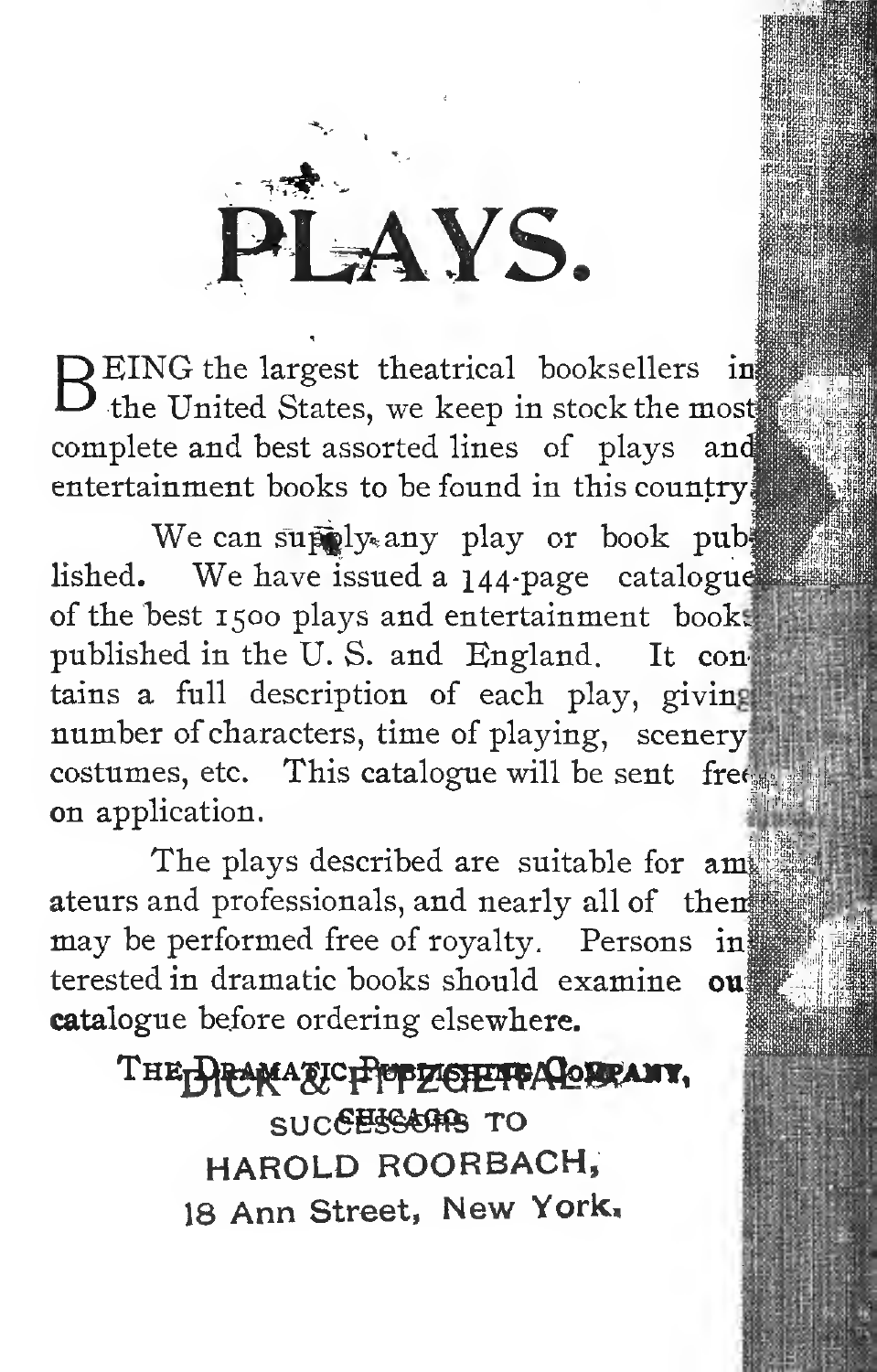